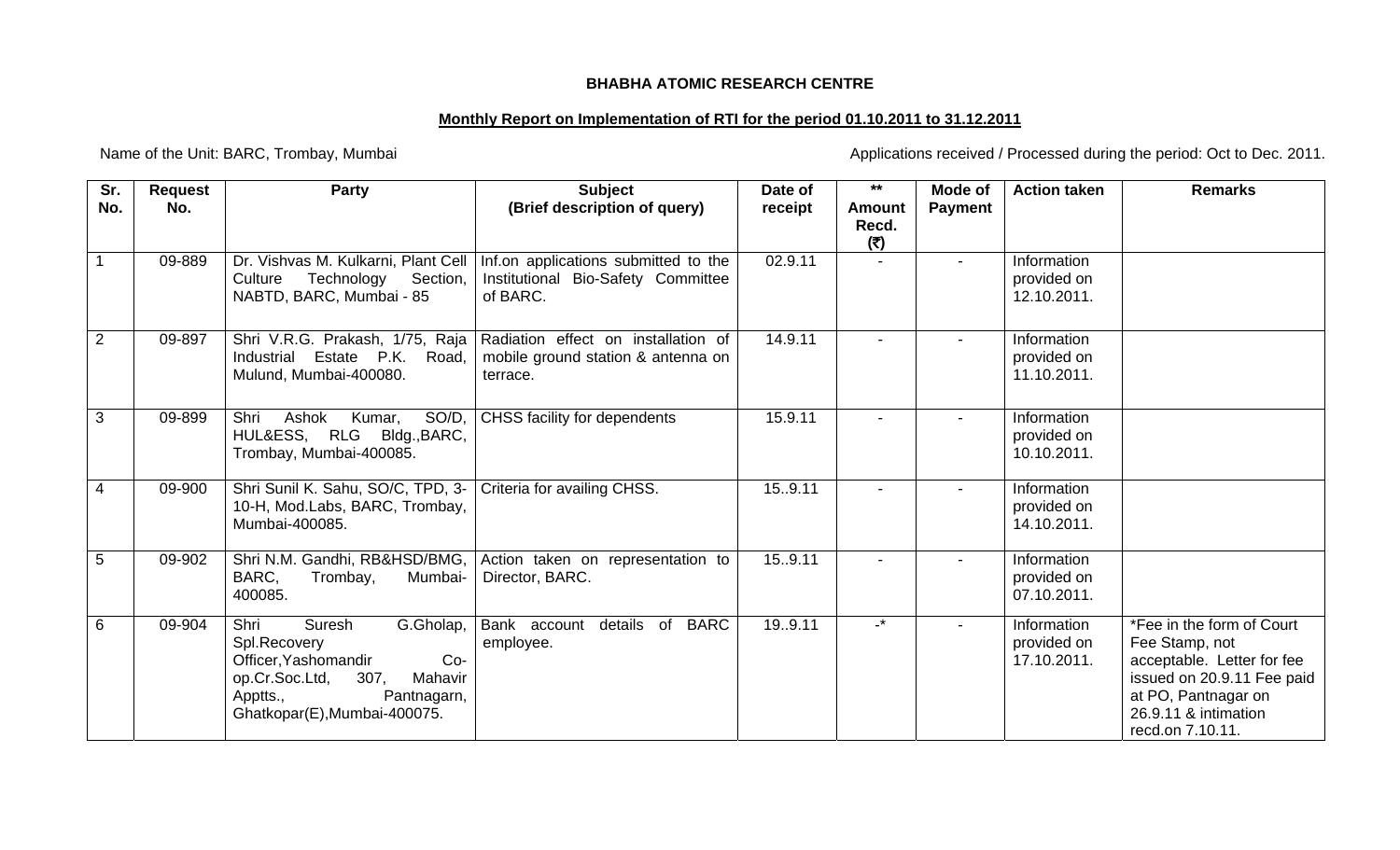| Sr.            | <b>Request</b> | <b>Party</b>                                                                                        | <b>Subject</b>                                                                                | Date of  | $***$                  | Mode of                  | <b>Action taken</b>                                           | <b>Remarks</b>                                                                   |
|----------------|----------------|-----------------------------------------------------------------------------------------------------|-----------------------------------------------------------------------------------------------|----------|------------------------|--------------------------|---------------------------------------------------------------|----------------------------------------------------------------------------------|
| No.            | No.            |                                                                                                     | (Brief description of query)                                                                  | receipt  | Amount<br>Recd.<br>(5) | <b>Payment</b>           |                                                               |                                                                                  |
| $\overline{7}$ | 09-906         | Shri T.G. Raveendran, APO,<br>Estt.II, BARC, Trombay, Mumbai-<br>400085.                            | Details of medical facilities availed<br>under CHSS.                                          | 19.9.11  |                        |                          | Information<br>provided on<br>03.11.11                        | Interim reply on 20.10.11                                                        |
| 8              | 09-907         | Shri Akash Saraf, A-20, Yamuna,<br>Anushakti<br>Nagar,<br>Mumbai-<br>400094.                        | Promotion<br>Approval<br>of<br>Norms<br>applicable to Scientific/Tech. staff of<br><b>DAE</b> | 20.09.11 |                        | $\overline{\phantom{a}}$ | Information<br>provided on<br>11.10.2011.                     | Recd. u/s 6(3) from PIO,<br><b>DAE</b>                                           |
| 9              | 09-910         | Shri B.S. Saraswat, HPU, RAPS<br><b>PO</b><br>Via-<br>182.<br>Anushakti<br>Kota(Rajasthan)-323 303. | Promotion Norms for SA/B to SA/C                                                              | 20.09.11 |                        |                          | Information<br>provided on<br>13.10.2011.                     | Recd. u/s 6(3) from PIO,<br><b>NPCIL</b>                                         |
| 10             | 09-911         | Shri Deepak Vohra, R2-84, Block-<br>B, Old Roshan Pura Extension,<br>Najafgarh, New Delhi-110 043.  | Inspection<br>of<br>sheet of<br>answer<br>OCES.                                               | 21.09.11 |                        |                          | Information<br>provided on<br>11.10.2011.                     | Recd. u/s 6(3) from PIO,<br><b>DAE</b>                                           |
| 11             | 09-913         | Shri Akash Saraf, CDM, BARC,<br>Trombay, Mumbai-400085.                                             | Names of candidates considered for<br>promotion on acquiring<br>higher<br>qualifications.     | 22.09.11 |                        |                          | Information<br>provided on<br>19.10.2011.                     |                                                                                  |
| 12             | 09-916         | Shri Nitin Kumar Khurana, 425,<br>Railway Road, Pilkhuwa,<br>Distt.Gaziabad(U.P.)<br>Pin: 245 304.  | Recruitment to family members of<br>1984 riot affected people.                                | 27.09.11 |                        |                          | Information<br>provided on<br>19.10.2011.                     | *Reply issued in Hindi                                                           |
| 13             | 09-917         | Shri T. Natarasu T/A (Civil), CED,<br>GSO, Kalpakkam -603102.                                       | Promotion norms of Technicians                                                                | 27.09.11 | $\blacksquare$         | $\overline{\phantom{a}}$ | Information<br>provided on<br>19.10.2011 (P)<br>& 21.11.2011. |                                                                                  |
| 14             | 09-918         | Shri Ursal G.R., SO/E, TT&CD,<br><b>BARC</b>                                                        | Certified copies of ACRs                                                                      | 28.09.11 | 158<br>DC              | Cash                     | Information<br>provided on<br>10.10.2011.                     | *DC recd.on 13.10.11 &<br>document copies provided.                              |
| 15             | 09-919         | Shri Varun Gupta, U 10 RH-II,<br>Sector 6, Vashi,<br>New Mumbai-400 703.                            | Service details of BARC employee                                                              | 28.09.11 | $*10$                  | <b>IPO</b>               | Information<br>provided on<br>03.11.11                        | Fee in the form of Court<br>Fee stamp not acceptable.<br>*Fee recd. on 12.10.11. |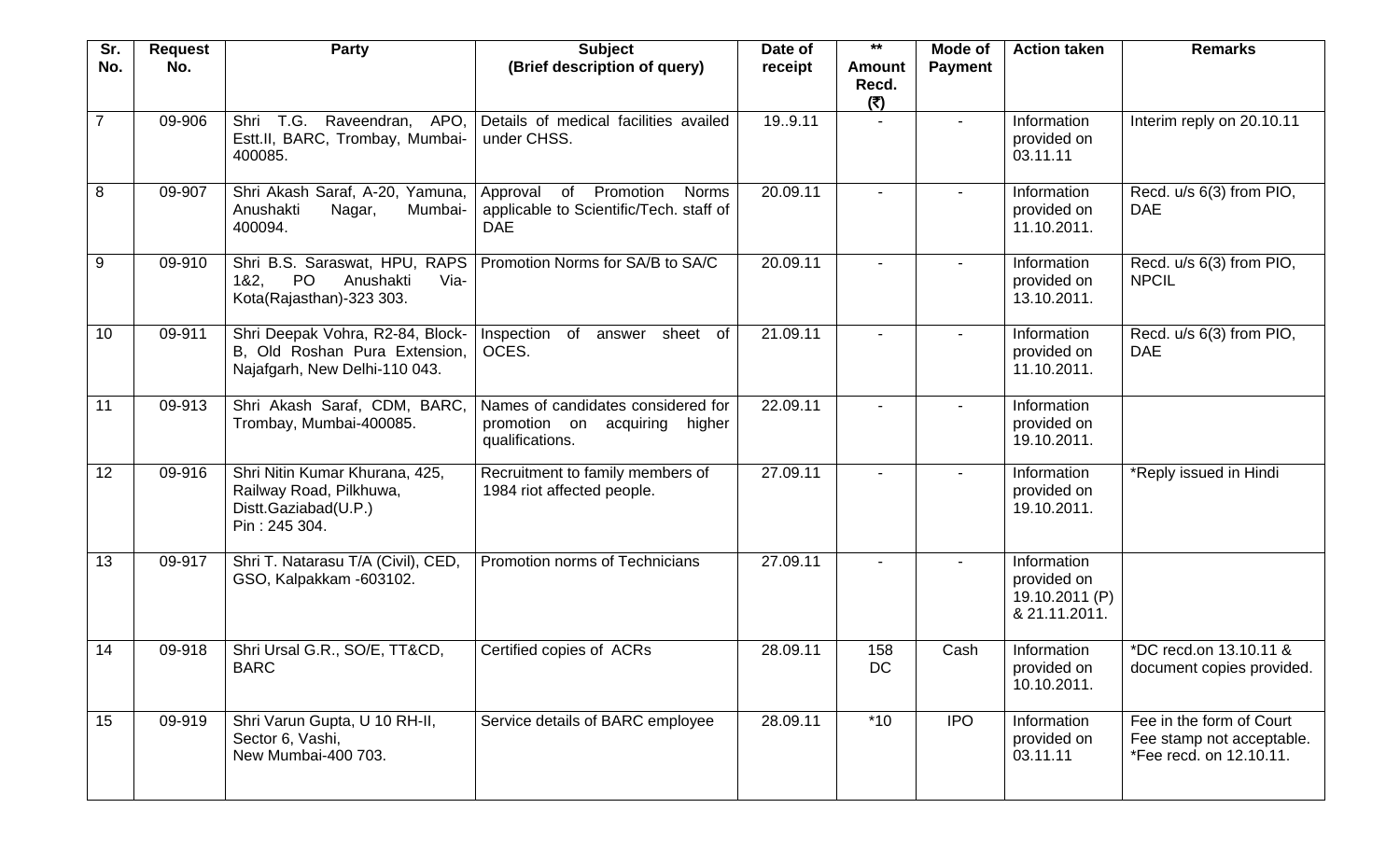| Sr.<br>No.      | <b>Request</b><br>No. | <b>Party</b>                                                                                                     | <b>Subject</b><br>(Brief description of query)            | Date of<br>receipt | $***$<br><b>Amount</b> | Mode of<br><b>Payment</b> | <b>Action taken</b>                       | <b>Remarks</b>                                                                                                            |
|-----------------|-----------------------|------------------------------------------------------------------------------------------------------------------|-----------------------------------------------------------|--------------------|------------------------|---------------------------|-------------------------------------------|---------------------------------------------------------------------------------------------------------------------------|
|                 |                       |                                                                                                                  |                                                           |                    | Recd.<br>(5)           |                           |                                           |                                                                                                                           |
| 16              | $09-920(1)$           | Shri Bijendra Kumar Jain, Post<br>Box No.27249, Head Post Office,<br>Chembur, Mumbai-400071                      | Copies of all complaints against<br>BARC employee.        | 29.09.11           |                        |                           | Information<br>provided on<br>19.10.2011. |                                                                                                                           |
| 17              | $09-920(2)$           | Shri Bijendra Kumar Jain, Post<br>Box No.27249, Head Post Office,<br>Chembur, Mumbai-400071                      | Details of residential address of<br><b>BARC</b> employee | 29.09.11           |                        | $\overline{\phantom{a}}$  | Information<br>provided on<br>10.10.2011. |                                                                                                                           |
| 18              | 09-921                | Ms Rajbala Vyas<br>38, Bahubali Colony, Bohra<br>Ganesh Road, Udaipur,<br>Rajasthan - 313 001.                   | Recruitment of clerks in Indian<br><b>Overseas Bank</b>   | 30.9.11            |                        |                           | *10.10.2011.                              | *Trd.to PIO, IOB u/s 6(3).                                                                                                |
| 19              | 10-922                | Shri Santhosh Kumar Mishra, 10,<br>Deepak-A, Anushaktinagar,<br>Mumbai - 400 094.                                | Certified copies of documents                             | 04.10.11           | 10                     | <b>IPO</b>                | Information<br>provided on<br>23.11.11    | Interim reply issued on<br>21.10.11.                                                                                      |
| 20              | 10-923                | Smt. Aarti N.Avasare, 103 Kunj<br>Apptt., Gogatewadi, Goregaon(E),<br>Mumbai-400063.                             | Marks obtained in exam for<br>UDC(Spl.drive for PWD).     | 04.10.11           | $\star$                |                           | $***$                                     | *IPO invalid- Letter for fee<br>issued on 10.10.11.<br>Reminded over phone on<br>21.11.11.<br>** File closed on 05.12.11. |
| $\overline{21}$ | 10-924                | Shri A. A. Pandey,<br>M/s. NPCIL, F-601, Powai Park,<br>High Street, Hiranandani<br>Gardens, Powai, Mumbai - 76. | DQE - 2011                                                | 10.10.11           | $\star$                |                           | Information<br>provided on<br>23.11.11    | Rec. u/s 6(3) from CPIO,<br><b>NPCIL</b><br>*Letter for fee issued on<br>12.10.11.                                        |
| 22              | 10-925                | Dr. (Mrs) Krishnaja A. P., 303-<br>304, Dhiraj Tower, V. N. Purav<br>Marg, Deonar, Mumbai - 400 088              | Copies of ACRs and promotion<br>norms                     | 10.10.11           | 10<br>188<br>(DC)      | <b>IPO</b>                | Information<br>provided on<br>11.11.11    | DC recd. on 21.11.11 and<br>documents provided.                                                                           |
| 23              | 10-926                | Shri N. Seshaiah,<br>Opp. HWPM Colony Main Gate,<br>H. No. 3-183/2, Khammam Dist.,<br>Aswapuram - 507 116.       | Question papers of DQE                                    | 11.10.11           | 10                     | <b>IPO</b>                | Information<br>provided on<br>19.10.2011. |                                                                                                                           |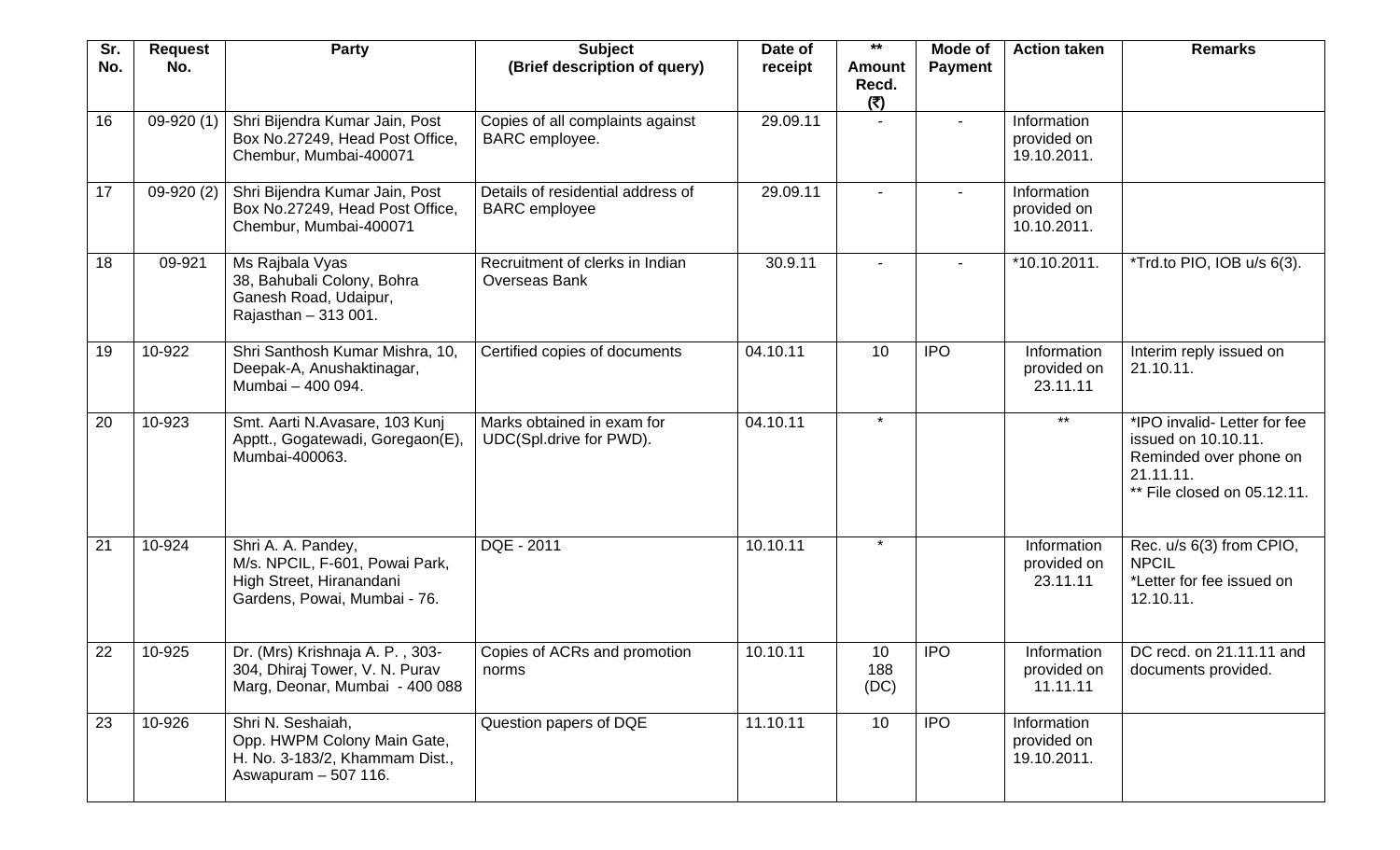| Sr.             | <b>Request</b> | <b>Party</b>                                                                                                                                                  | <b>Subject</b>                                              | Date of  | $***$                         | Mode of        | <b>Action taken</b>                       | <b>Remarks</b>                      |
|-----------------|----------------|---------------------------------------------------------------------------------------------------------------------------------------------------------------|-------------------------------------------------------------|----------|-------------------------------|----------------|-------------------------------------------|-------------------------------------|
| No.             | No.            |                                                                                                                                                               | (Brief description of query)                                | receipt  | <b>Amount</b><br>Recd.<br>(5) | <b>Payment</b> |                                           |                                     |
| 24              | 10-927         | Shri B.B. Naik, Gen.Secretary,<br>DAE SC/ST Employees Welfare<br>Association, B-30, HWP Colony,<br>Bhabha Nagar, Rawatbhata, Via.<br>Kota, Rajasthan-323 307. | Details of candidates appeared in<br>DQE-2011.              | 12.10.11 | 10                            | <b>IPO</b>     | Information<br>provided on<br>14.11.11    |                                     |
| 25              | 10-928         | Smt. Swati A. Pachupate, SA/B,<br>F&L Section, BARC                                                                                                           | Status of representation to<br>Controller, BARC.            | 12.10.11 | 10                            | <b>IPO</b>     | Information<br>provided on<br>29.11.11    | Interim reply issued on<br>11.11.11 |
| 26              | 10-929         | Shri D. S. Kulkarni, SA/B<br>(Horticulture), CM Section, BARC                                                                                                 | Status of representation to<br>Controller, BARC.            | 12.10.11 | 10                            | <b>IPO</b>     | Information<br>provided on<br>29.11.11    | Interim reply issued on<br>11.11.11 |
| 27              | 10-930         | Smt.Urmila C. Langhi, C/o.Ramu<br>N.Bhagit, Avhat, Tal.Khed,<br>Distt.Pune                                                                                    | Salary certificate of BARC<br>employee.                     | 13.10.11 | No fee                        | <b>BPL</b>     | Information<br>provided on<br>31.10.2011. |                                     |
| 28              | 10-931         | Shri R.B. Vishwakarma,<br>S.Security Guard, PD/Security,<br><b>BARC</b>                                                                                       | Status of representation to DEO,<br>Estt.VI                 | 13.10.11 | 10                            | Cash           | Information<br>provided on<br>14.11.11    |                                     |
| 29              | 10-932         | Smt.Swati V.Kokale, 130 Thowar<br>Mention No.2, 2 <sup>nd</sup> floor, RM 33,<br>Shivadas Chapasi Rd., Dongari,<br>Mumbai-400009.                             | Details of compassionate<br>appointment.                    | 14.10.11 | 10                            | <b>IPO</b>     | Information<br>provided on<br>14.11.11    |                                     |
| 30              | 10-933         | Dr.Sreeramappa, Type-IV, G-II,<br>TAPS Colony, PO-TAPP, Via-<br>Boisar, ,Tal- Palghar,<br>Distt.Thane-401 504,                                                | Information on generic medicine<br>being purchased by BARC. | 17.10.11 | 10                            | <b>IPO</b>     | Information<br>provided on<br>14.11.11    |                                     |
| $\overline{31}$ | 10-934         | Shri H.M. Polekar, SA/C, F&L<br>Section, BARC                                                                                                                 | Status of representation to<br>Controller, BARC             | 18.10.11 | 10                            | <b>IPO</b>     | Information<br>provided on<br>29.11.11    | Interim reply issued on<br>11.11.11 |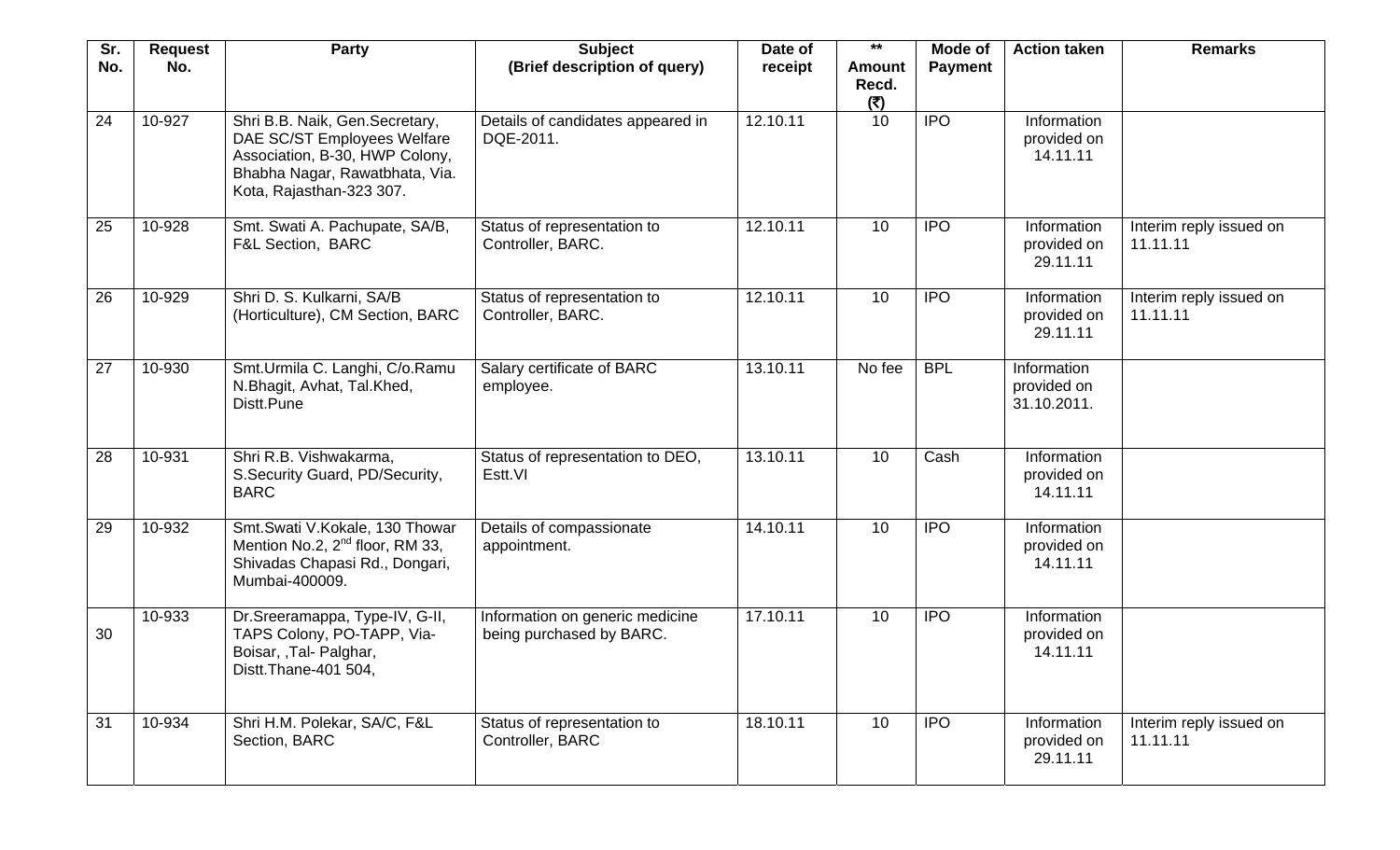| Sr. | <b>Request</b> | Party                                                                                                                                                      | <b>Subject</b>                                  | Date of  | $***$                         | Mode of                | <b>Action taken</b>                    | <b>Remarks</b>                                                |
|-----|----------------|------------------------------------------------------------------------------------------------------------------------------------------------------------|-------------------------------------------------|----------|-------------------------------|------------------------|----------------------------------------|---------------------------------------------------------------|
| No. | No.            |                                                                                                                                                            | (Brief description of query)                    | receipt  | <b>Amount</b><br>Recd.<br>(5) | <b>Payment</b>         |                                        |                                                               |
| 32  | 10-935         | Shri H.M. Polekar, SA/C, F&L<br>Section, BARC                                                                                                              | Copy of approval by Head, F&L S.                | 18.10.11 | 10                            | <b>IPO</b>             | Information<br>provided on<br>11.11.11 |                                                               |
| 33  | 10-936         | Shri P.Y. Bhosale, SA/F,<br>ROD/P4, BARC                                                                                                                   | CR grading for the year 1991-95.                | 18.10.11 | 10                            | Cash                   | Information<br>provided on<br>11.11.11 |                                                               |
| 34  | 10-937         | Shri P.Y. Bhosale, SA/F,<br>ROD/P4,BARC                                                                                                                    | CR grading for the year 1996-2000.              | 18.10.11 | 10                            | Cash                   | Information<br>provided on<br>11.11.11 |                                                               |
| 35  | 10-938         | Shri K.V. Ramana, Door No.14-<br>23-15/3, Near Sri Sattammathalli<br>Temple, Anakapalle-531002,<br>Vizag Distt. A.P                                        | Inf.on implementation of RTI Act.               | 18.10.11 | 10                            | <b>IPO</b>             | Information<br>provided on<br>09.11.11 | Recd. through CAO, Vizag                                      |
| 36  | 10-939         | Shr M.C. Goel, 33- Venkatgiri,<br>Anushaktinagar,<br>Mumbai - 400 094.                                                                                     | Status of representations to<br>Director, BARC  | 19.10.11 | 10                            | Cash                   | Information<br>provided on<br>24.11.11 | Interim reply on 17.11.11                                     |
| 37  | 10-940         | Shri A. S. Bagadi, TT&CD, KMG,<br>Old Training School, South Site,<br>Trombay, Mumbai - 400 085.                                                           | Certified copies of APAR from 1999<br>to 2011   | 19.10.11 | 10<br>252<br>(DC)             | Cash                   | Information<br>provided on<br>11.11.11 | DC recd on 15.11.11 and<br>documents provided on<br>16.11.11. |
| 38  | 10-941         | Shri Tapan Das, S/O: Sh. Amulya<br>Das, Mouza: Janabar, G. P.: No.7<br>Haripur, P.S: Belda, Block: Datan<br>No: II, Dist: Midnapur (West),<br>Pin: 721443. | <b>Elligibility for RT-Level-I-Course</b>       | 20.10.11 | $\sim$                        | Paid at<br><b>AERB</b> | Information<br>provided on<br>21.11.11 | Recd. u/s 6(3) from PIO,<br><b>AERB</b>                       |
| 39  | 10-942         | Shri Ursal G.R., SO/E, TT&CD,<br><b>BARC</b>                                                                                                               | Certfified copies of ACRs                       | 24.10.11 | 10<br>160<br>(DC)             | Cash                   | Information<br>provided on<br>11.11.11 | DC recd on 16.11.11 and<br>documents provided.                |
| 40  | 10-943         | Shri Anoop K.Singh, 137/B-1,<br>Gautam Nagar, New Delhi-<br>110049                                                                                         | Recruitment of Graduates for<br>OCES/DGFS-2011. | 24.10.11 | 10                            | <b>DD</b>              | Information<br>provided on<br>24.11.11 | Reply by speed post.                                          |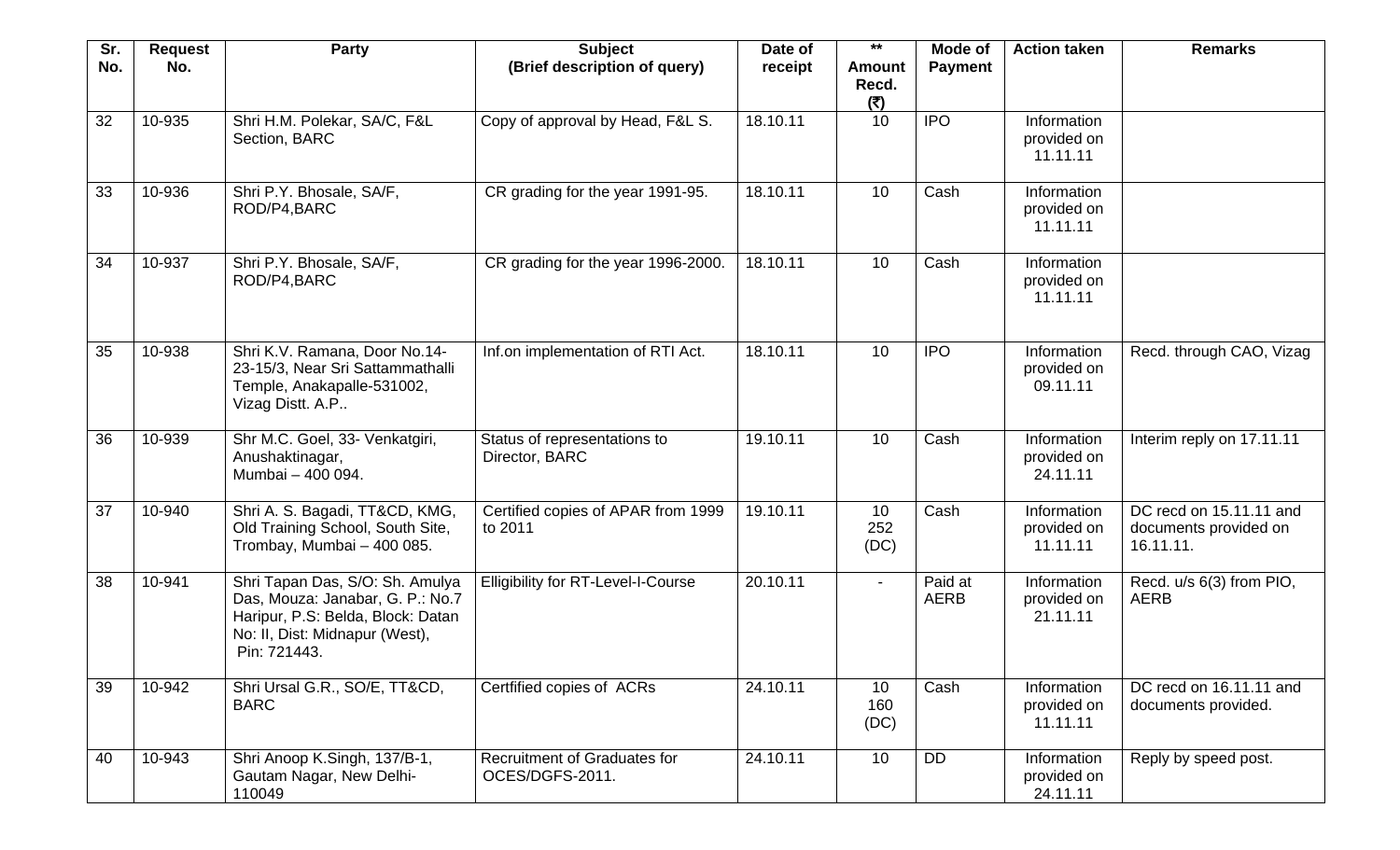| Sr. | <b>Request</b> | <b>Party</b>                                                                                                    | <b>Subject</b>                                                                  | Date of  | $***$                         | Mode of                 | <b>Action taken</b>                    | <b>Remarks</b>                                   |
|-----|----------------|-----------------------------------------------------------------------------------------------------------------|---------------------------------------------------------------------------------|----------|-------------------------------|-------------------------|----------------------------------------|--------------------------------------------------|
| No. | No.            |                                                                                                                 | (Brief description of query)                                                    | receipt  | <b>Amount</b><br>Recd.<br>(5) | <b>Payment</b>          |                                        |                                                  |
| 41  | 10-944         | DR. P. Venu Babu, NABTD/BMG,<br>BARC, Trombay, Mumbai-<br>400085.                                               | Certified copies of ACRs                                                        | 24.10.11 | 10<br>370<br>(DC)             | Cash                    | Information<br>provided on<br>22.11.11 | *DC recd. on 29.11.11 and<br>documents provided. |
| 42  | 11-945         | Shri V.V.R Mohan, C-162(C6-5/6),<br>HWP Colony, Aswapuram-507<br>116, Khammam Distt., A.P.                      | Information reg. details of Scientific<br>Assistants                            | 01.11.11 | $\sim$                        | Paid at<br>DAE.         | Information<br>provided on<br>28.11.11 | Recd. u/s6(3) from APIO,<br><b>DAE</b>           |
| 43  | 11-946         | Shri R.D. Bairagi, T2/26-B,<br>Anukiran Colony, PO-<br>Bhabhanagar, Rawatbhata, Via-<br>Kota(Rajasthan)-323 307 | Recruitment norms for SA(Librarian)<br>in DAE                                   | 01.11.11 | $\sim$                        | Paid at<br><b>NPCIL</b> | Information<br>provided on<br>23.11.11 | Recd. u/s6(3) from CPIO,<br>NPCIL.               |
| 44  | 11-947         | Shri R.D. Bairagi, T2/26-B,<br>Anukiran Colony, PO-<br>Bhabhanagar, Rawatbhata, Via-<br>Kota(Rajasthan)-323 307 | List of employees promoted from<br>Tradesman to SA in SIRD/LISD,<br><b>BARC</b> | 01.11.11 | $\blacksquare$                | Paid at<br><b>NPCIL</b> | Information<br>provided on<br>21.11.11 | Recd. u/s6(3) from CPIO,<br>NPCIL.               |
| 45  | 11-948         | Shr Naresh Kumar, ASO, Security<br>Section(Dhruva), BARC                                                        | Inf. on service matters.                                                        | 01.11.11 | 10                            | <b>IPO</b>              | Information<br>provided on<br>22.11.11 |                                                  |
| 46  | 11-949         | Shri R.K. Singh, Ellora-A-20,<br>Anushakti Nagar, Mumbai-<br>400094.                                            | Wearing of departmental unitoform<br>by Security staff                          | 01.11.11 | 10                            | <b>IPO</b>              | Information<br>provided on<br>25.11.11 |                                                  |
| 47  | 11-950         | Shri Sandeep Tripathi, C/o.IHBT,<br>CSIR, Palampur, H.P.-176 061.                                               | Details of recruitment in BARC                                                  | 02.11.11 | 10                            | <b>IPO</b>              | Information<br>provided on<br>25.11.11 |                                                  |
| 48  | 11-951         | Shri Tiku Ram Gahlot, VPO-<br>Niyara, Distt. & Tal. Hissar,<br>Haryana-125001.                                  | <b>Qualification for RSO</b>                                                    | 03.11.11 | 10                            | <b>IPO</b>              | Information<br>provided on<br>02.12.11 |                                                  |
| 49  | 11-952         | Dr. Vishvas M. Kulkarni, Plant Cell<br><b>Culture Technology Section,</b><br>NABTD, BARC, Mumbai - 85           | Copies of official confidential<br>outward registers                            | 11.11.11 | 10                            | Cash                    | Information<br>provided on<br>12.12.11 |                                                  |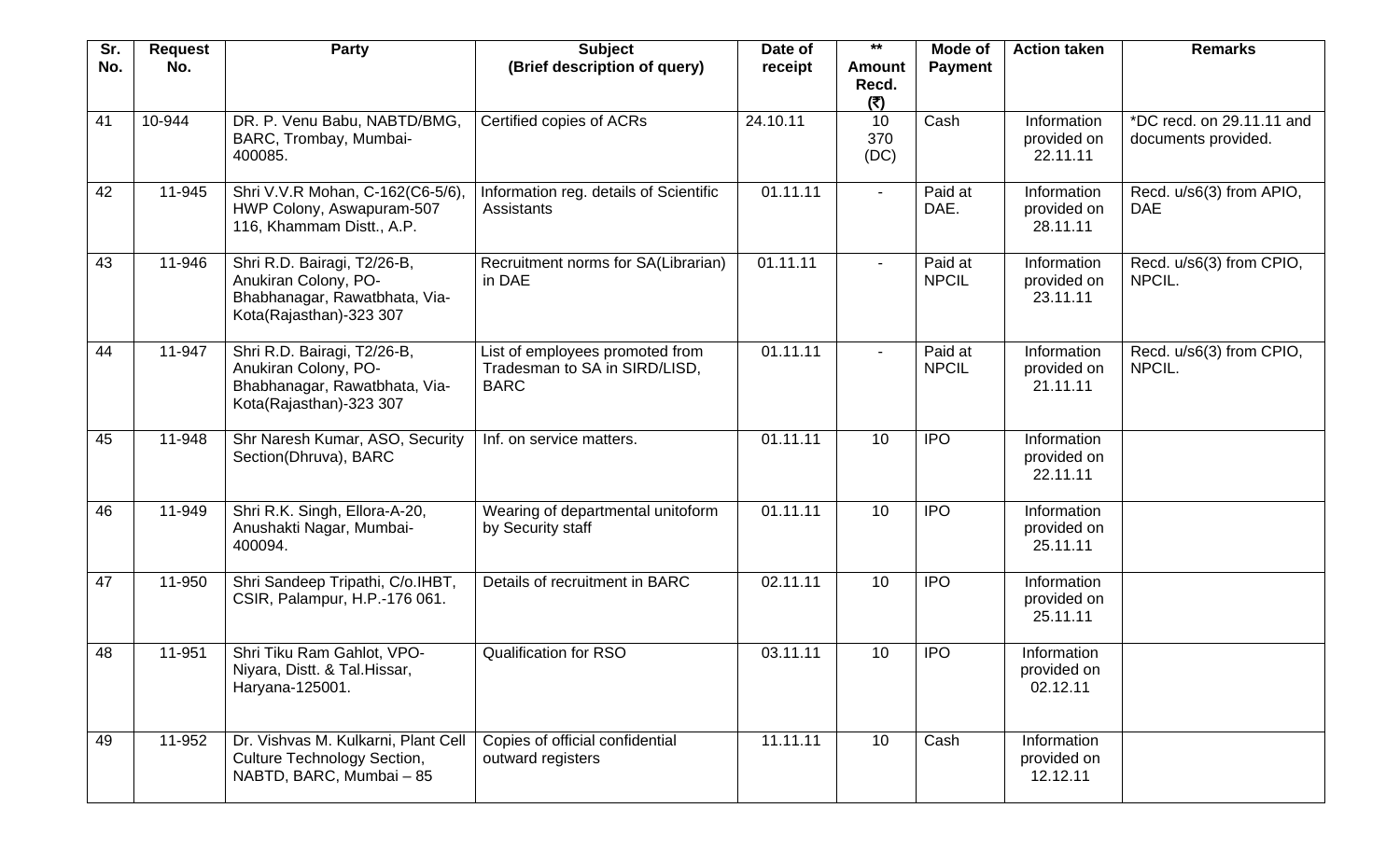| Sr.<br>No. | <b>Request</b><br>No. | <b>Party</b>                                                                                                                                                                          | <b>Subject</b><br>(Brief description of query)                                              | Date of<br>receipt | $***$<br><b>Amount</b> | Mode of<br><b>Payment</b> | <b>Action taken</b>                    | <b>Remarks</b>                                                                                         |
|------------|-----------------------|---------------------------------------------------------------------------------------------------------------------------------------------------------------------------------------|---------------------------------------------------------------------------------------------|--------------------|------------------------|---------------------------|----------------------------------------|--------------------------------------------------------------------------------------------------------|
|            |                       |                                                                                                                                                                                       |                                                                                             |                    | Recd.<br>(5)           |                           |                                        |                                                                                                        |
| 50         | 11-953                | Ms Sapana Singh,<br>B-13/6 Cat Colony,<br>Post: CAT, Indore-452013                                                                                                                    | DQE 2011 track chage from SA/E to<br>TO/D                                                   | 14.11.11           | 10                     | <b>IPO</b>                | Information<br>provided on<br>28.11.11 |                                                                                                        |
| 51         | 11-954                | Ms J. V. Vijaya Durga, Q. No.B27,<br>2/5, Door No. 23, HWP (M)<br>Colony, Aswapuram<br>(Post), Khammam (District),<br>Andhra Pradesh - 507116                                         | <b>DQE 2009</b>                                                                             | 14.11.11           | 10                     | <b>IPO</b>                | Information<br>provided on<br>13.12.11 | Reply sent by Speed Post.                                                                              |
| 52         | 11-955                | Shri A. P. Jadhav, B/201,<br>Neelkanth Dhara CHS, Sector 12,<br>Opposite Balbharti, Near CKT<br>Collage, Khanda Colony, New<br>Panvel (W), Dist. Raigad,<br>Maharashtra, Pin - 410206 | Recruitment rules regarding<br>educational qualifications at the time<br>of appointment     | 15.11.11           | 10                     | Cash                      | Information<br>provided on<br>14.12.11 |                                                                                                        |
| 53         | 11-956                | Shri Sandeep J. Sable, R-10,<br>Matruchhaya Society, Chaitanya<br>Nagar, Opp. IIT Market Gate,<br>Powai, Mumbai - 400 076                                                             | Question papers for Civil<br>Engineering post for last 15 years                             | 16.11.11           | $*10$                  | <b>IPO</b>                | Information<br>provided on<br>19.12.11 | Court fee stamp not<br>acceptable. Letter for fee<br>issued on 17.11.11.<br>* Fee recd. on 02.12.2011. |
| 54         | 11-957                | Shri Shaikh Nooruddin<br>Husnuddin, D-Sector/ K-Line/<br>room No. 18, Cheeta Camp,<br>Trombay, Mumbai - 400 088                                                                       | Handing over the land to Jamatul<br>Muslimeen Jama Masjid Trust.                            | 17.11.11           | 10                     | Cash                      | $*21.11.11$                            | *Tred u/s 6(3) to PIO,<br>DCS&EM                                                                       |
| 55         | 11-958                | Shri Vikas K. Telang,<br>SO/F, RED, BARC, Mumbai                                                                                                                                      | List of officers promoted to SO/G<br>during 2011                                            | 22.11.11           | 10                     | Cash                      | Information<br>provided on<br>05.12.11 |                                                                                                        |
| 56         | 11-959                | Shri Varun Gupta,<br>U 10 Sector 6 RH2<br>Vashi, New Mumbai 400 703                                                                                                                   | Details of police complaint against<br><b>BARC</b> employee                                 | 23.11.11           | 10                     | <b>IPO</b>                | Information<br>provided on<br>14.12.11 |                                                                                                        |
| 57         | 11-960                | Shri Devendra S. Gadekar, Sr.<br>Engineer, CNBC TC 18, Empire<br>Complex, 414 Senapati Bapat<br>Marg, Lower Parel (W),<br>Mumbai - 13                                                 | List of employees promoted from SA<br>to SO/TO on Additional<br><b>Qqualification basis</b> | 23.11.11           | 10                     | Cash                      | Information<br>provided on<br>22.12.11 |                                                                                                        |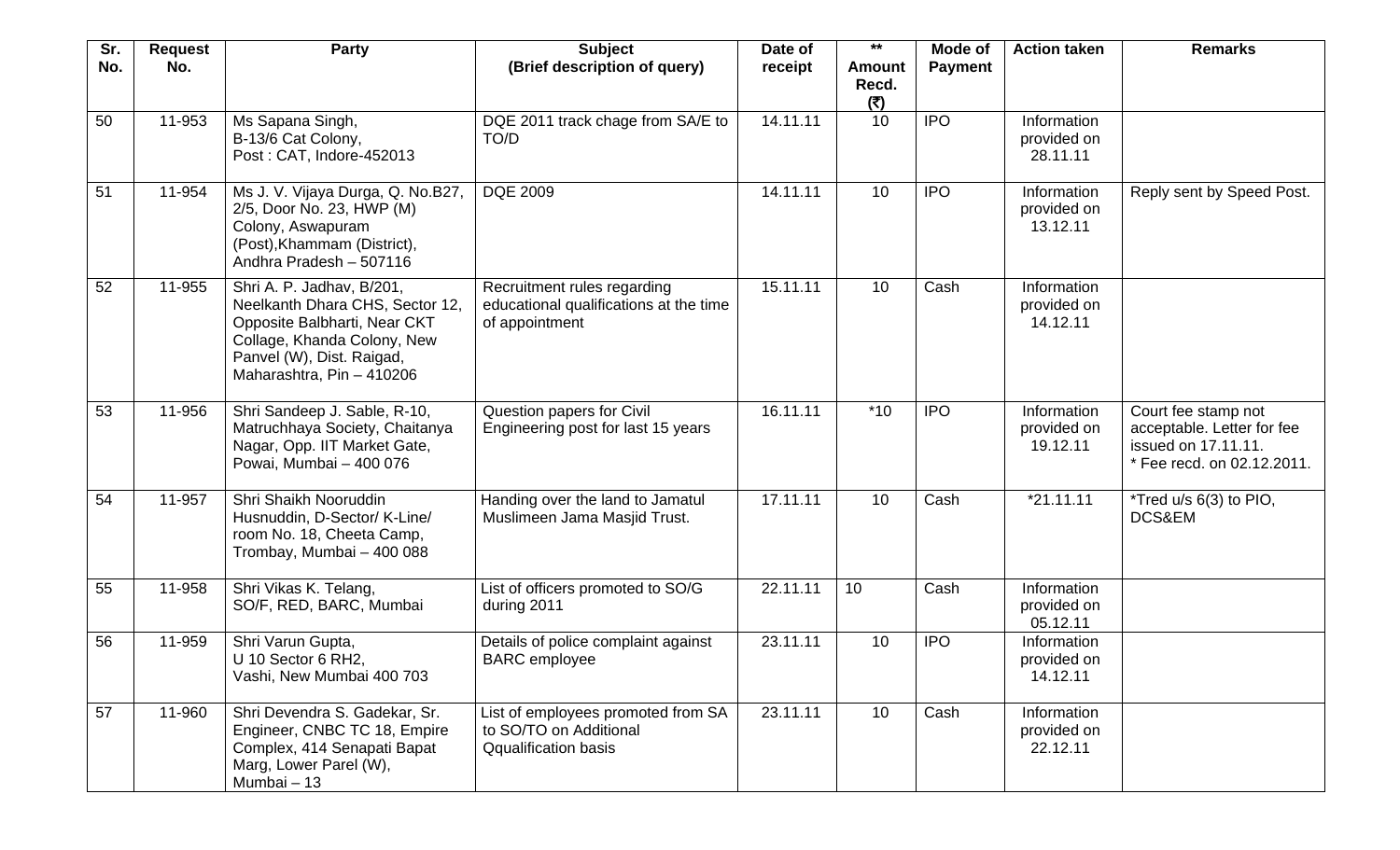| Sr. | <b>Request</b> | Party                                                                                                                                                          | <b>Subject</b>                                                                                        | Date of  | $***$                         | Mode of               | <b>Action taken</b>                    | <b>Remarks</b>                                             |
|-----|----------------|----------------------------------------------------------------------------------------------------------------------------------------------------------------|-------------------------------------------------------------------------------------------------------|----------|-------------------------------|-----------------------|----------------------------------------|------------------------------------------------------------|
| No. | No.            |                                                                                                                                                                | (Brief description of query)                                                                          | receipt  | <b>Amount</b><br>Recd.<br>(5) | <b>Payment</b>        |                                        |                                                            |
| 58  | 11-961         | Shri Prem Kumar, C/o Ranjeet<br>Prasad, Plot No - 22E, Shrinath<br>Nagar, (Behind Ramlila Maidan)<br>Para Gaon, Rajajipuram, Lucknow<br>$(U.P)$ , PIN - 266017 | I.T. deduction on the stipend to<br>Training SOs (TSOs) of OCES-2009<br>batch of BARC training school | 25.11.11 | 10                            | <b>IPO</b>            | Information<br>provided on<br>19.12.11 |                                                            |
| 59  | 11-962         | Shri Arun Kumar, A-6,<br>Mateshwari, Ram Nagar Colony,<br>Bhudoli Road, Neem Ka Thana,<br>Distt- Sikar, Rajasthan 332713                                       | OCES/DGFS-2005 for 49 <sup>th</sup> batch of<br><b>Training School of BARC</b>                        | 25.11.11 | $\blacksquare$                | Paid at<br><b>DAE</b> | Information<br>provided on<br>22.12.11 | Recd. u/s 6(3) from PIO,<br><b>DAE</b>                     |
| 60  | 11-963         | Shri Vikas K. Telang, SO/F, RED,<br><b>BARC</b>                                                                                                                | Copy of APAR for year 2010-11                                                                         | 25.11.11 | 10<br>50<br>(DC)              | Cash                  | Information<br>provided on<br>15.12.11 | *DC recd.on 16.12.11 &<br>copies of documents<br>provided. |
| 61  | 11-964         | The Chief Manager, Union Bank<br>of India, Boisar Branch, TAPS<br>Staff Colony, Boisar Taluka:<br>Palghar, Dist. thane - 401504                                | Details of employees staying at<br><b>TAPP Staff Colony at Boisar</b>                                 | 28.11.11 |                               |                       | Information<br>denied on<br>01.12.11   | * Fee returned. Information<br>denied - not citizen.       |
| 62  | 11-965         | Ms.Jayalakshmi M. P., D/o<br>Puttegowda M. S., Maralagala<br>Village, Srirangapattana (T)<br>Mandya (D) 571 438 Karnataka                                      | Promotion on acquiring higher<br>qualification                                                        | 28.11.11 | 10                            | <b>IPO</b>            | Information<br>provided on<br>05.12.11 |                                                            |
| 63  | 11-966         | Shri Pramil Chaturvedi, 3/8<br>Medical College Campus,<br>Kota - 324005                                                                                        | Details about Gama Zone Machine<br>etc.                                                               | 29.11.11 | 10                            | <b>IPO</b>            | $*30.11.11$                            | *Trad. u/s 6(3) to PIO,<br>AERB on 30.11.2011.             |
| 64  | 12-967         | Shri Farid Hussain, S/o Iqbal<br>Hussain, F-Sector/ I-Lane/ room<br>No. 10, Cheeta Camp, Trombay,<br>Mumbai - 400 088                                          | Information reg. the deed of<br>exchange signed between President<br>of India (DAE) and the MCGB.     | 01.12.11 | 10                            | <b>IPO</b>            | $*05.12.11$                            | * Trad u/s 6(3) to PIO,<br>DCS&EM                          |
| 65  | 12-968         | Shri T. H. Salunke, SA(E),<br>TT&CD, BARC                                                                                                                      | Promotion on acquiring higher<br>qualification                                                        | 02.12.11 | 10                            | Cash                  | Information<br>provided on<br>20.12.11 |                                                            |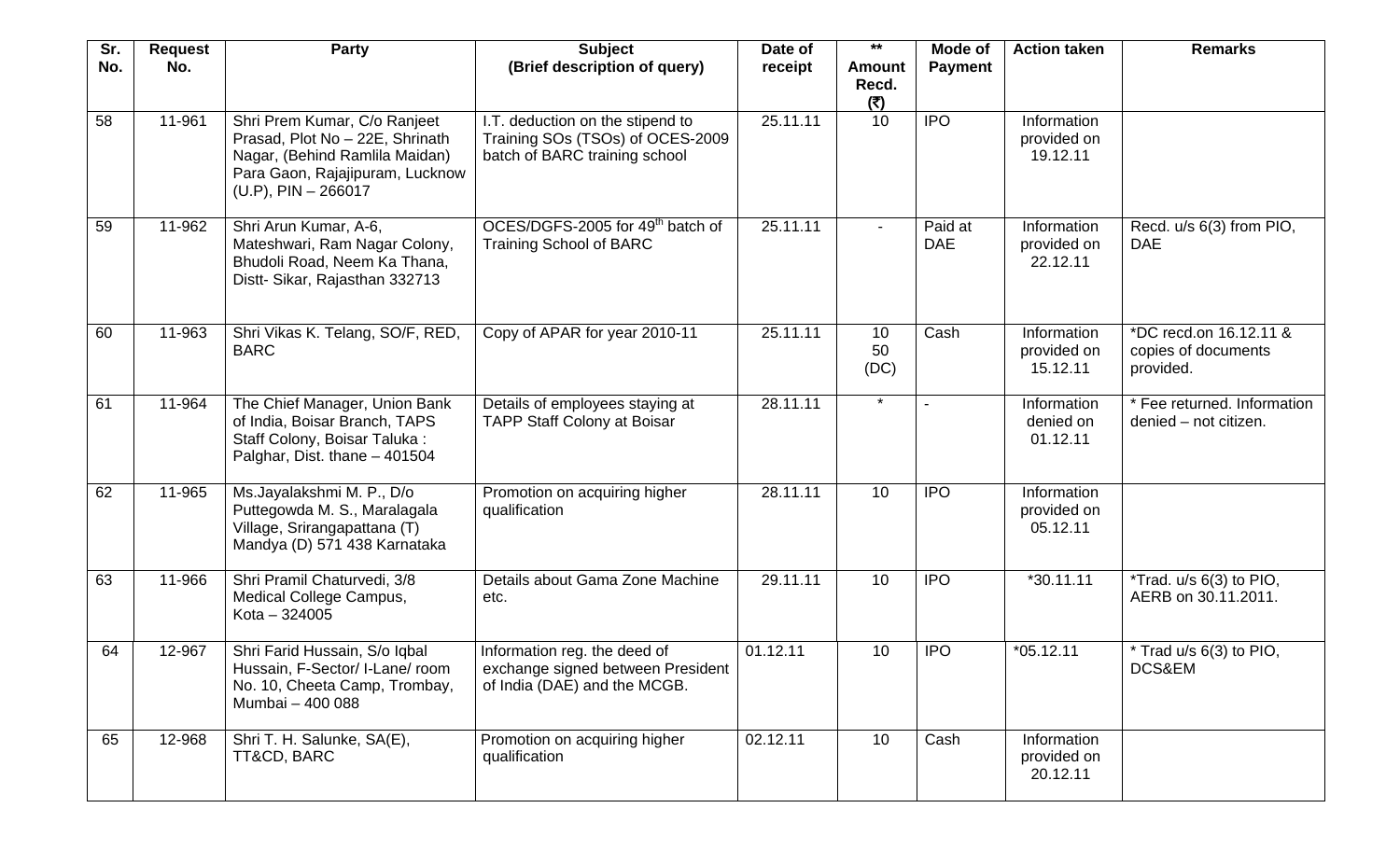| Sr.<br>No. | <b>Request</b><br>No. | Party                                                                                                                                                                                  | <b>Subject</b><br>(Brief description of query)                         | Date of<br>receipt | $***$<br><b>Amount</b><br>Recd. | Mode of<br><b>Payment</b> | <b>Action taken</b>                           | <b>Remarks</b>          |
|------------|-----------------------|----------------------------------------------------------------------------------------------------------------------------------------------------------------------------------------|------------------------------------------------------------------------|--------------------|---------------------------------|---------------------------|-----------------------------------------------|-------------------------|
| 66         | 12-969                | Shri S. Mohandas, KARP,<br>BARCF, Kancheepuram,<br>Tamilnadu - 603102                                                                                                                  | Details of Scientists in DAE                                           | 05.12.11           | (5)<br>10                       | <b>IPO</b>                | <b>Information</b><br>provided on<br>26.12.11 |                         |
| 67         | 12-970                | Shri Chandrakant M. Koli,<br>Narayan Hasu House, 106/2,<br>Trombay Koliwada,<br>Mumbai - 400 088                                                                                       | <b>Recruitment Norms for Tradesman</b><br>$(01.01.1991$ to 31.12.2000) | 05.12.11           | 10                              | <b>IPO</b>                | Information<br>provided on<br>26.12.11        |                         |
| 68         | 12-971                | Shri K. V. Nazare, PS(NS),<br>A&CED, BARC                                                                                                                                              | Permission to undergo B.Sc Nursing<br>Course                           | 05.12.11           | 10                              | Cash                      | Information<br>provided on<br>28.12.11        |                         |
| 69         | 12-972                | Shri S. Singh,<br>B-45/5 RRCAT Colony, Indore,<br>MP-452013                                                                                                                            | <b>CHSS Rules</b>                                                      | 07.12.11           | $\star$                         |                           | Information<br>provided on<br>27.12.11        | * Fee paid at RRCAT     |
| 70         | 12-973                | Shri Gopal Chandra Das, C/o<br>Sanjay Prasad, Rastra Guru<br>Surendra Nath Nagar, Near North<br>BarrackPore Muncipality, PO -<br>BarrackPore Disst- 24 Pgs(N)<br>West Bengal - 700 120 | Result of interview for stipendiary<br>trainees (Cat-I)                | 07.12.11           | 10                              | <b>IPO</b>                | Information<br>provided on<br>26.12.11        |                         |
| 71         | 12-974                | Shri M. C. Goel,<br>33-Venkatgiri, Anushaktinagar,<br>Mumbai - 400 094                                                                                                                 | CR grading                                                             | 08.12.11           | 10                              | Cash                      | Information<br>provided on<br>21.12.11        |                         |
| 72         | 12-975                | Shri Ram Kunwar Singh, Ellora A-<br>20, Anushaktinagar,<br>Mumbai - 400 094                                                                                                            | Details of CSOs/DCSOs/ SOs in<br><b>DAE</b>                            | 08.12.11           | $\star$                         | Paid at<br><b>DAE</b>     | Information<br>provided on<br>30.12.11        | Recd. u/s.6(3) from DAE |
| 73         | 12-976                | Shri Rajiv Patel, Room No.120/04,<br><b>BARC Staff Colony,</b><br>Tarapur-401 504.                                                                                                     | Copy of DAE OM                                                         | 08.12.11           | 10                              | <b>IPO</b>                | Information<br>provided on<br>13.12.11        |                         |
| 74         | 12-977                | Dr. S. Pal,<br>Pranabananda Seva Niketan, 237,<br>Rashbehari Avenue,<br>Kolkata 700 019                                                                                                | Details of BARC official deputed at<br>SINP, Kolkata                   | 13.12.11           | 10 <sup>°</sup>                 | <b>IPO</b>                | Under<br>Process                              |                         |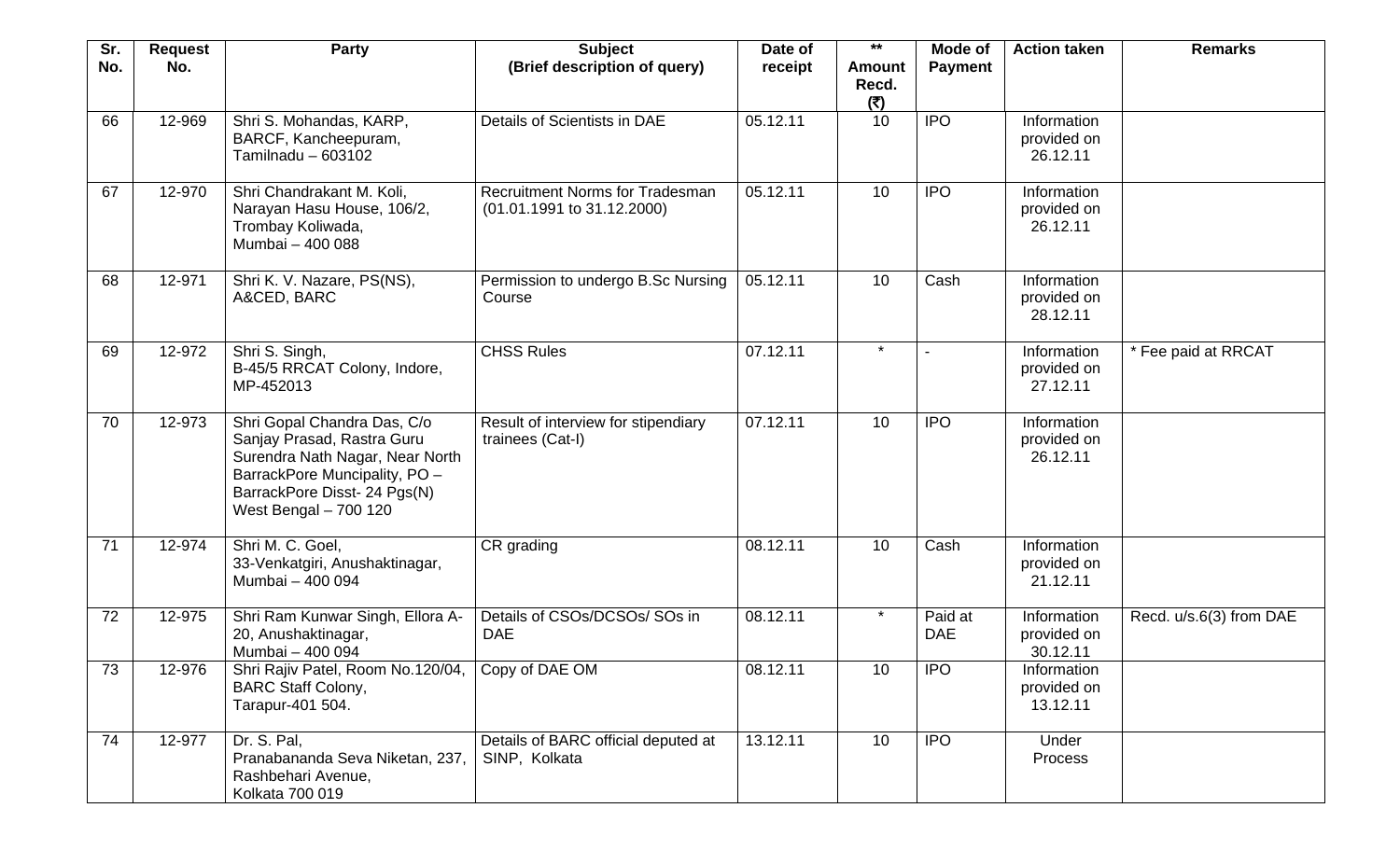| Sr.<br>No. | <b>Request</b><br>No. | Party                                                                                                                 | <b>Subject</b><br>(Brief description of query)                                                     | Date of<br>receipt | $***$<br><b>Amount</b><br>Recd. | Mode of<br><b>Payment</b> | <b>Action taken</b>                    | <b>Remarks</b>                                                                                    |
|------------|-----------------------|-----------------------------------------------------------------------------------------------------------------------|----------------------------------------------------------------------------------------------------|--------------------|---------------------------------|---------------------------|----------------------------------------|---------------------------------------------------------------------------------------------------|
| 75         | 12-978                | Shri Farid Hussain, S/o Iqbal<br>Hussain, F-Sector/ I-Lane, Room<br>No. 10, Cheeta Camp, Trombay,<br>Mumbai - 400 088 | Information reg. shifting of Janata<br>Colony from Anushaktinagar to<br>Cheeta Camp (Shahji Nagar) | 13.12.11           | (5)<br>10                       | <b>IPO</b>                | $*15.12.11$                            | * Tred u/s 6(3) to PIO,<br>DCS&EM.                                                                |
| 76         | 12-979                | Shri D. Georgekutty, Poikavila<br>House, Mulavarrikkai Road,<br>Konthuruthy, Thevera,<br>Kochi - 682013               | Interview for the post of Security<br><b>Officer/Security Staff</b>                                | 13.12.11           | 10                              | <b>IPO</b>                | Information<br>provided on<br>28.12.11 |                                                                                                   |
| 77         | 12-980                | Dr.Pratibha A. Bind,<br>C/o.Keshavrao D.Pajai,<br>Budhwaripeth, Sangh Maidan, Old<br>Post Office, Umred, Distt.Nagpur | Information reg.medical treatment<br>availed by BARC employee.                                     | 15.12.11           | $\star$                         |                           | Under<br>Process                       | *Fee in the form of Court<br>Fee stamp not acceptable.<br>Letter for fee issued on<br>26.12.2011. |
| 78         | 12-981                | Shri Vikas K. Telang,<br>B-32-5, Kendriya Vihar, Sector-11,<br>Kharghar, Navi Mumbai - 410210                         | Copies of internal correspondence<br>and noting                                                    | 15.12.11           | 10<br>6<br>(DC)                 | Cash                      | Information<br>provided on<br>28.12.11 | DC recd. on 29.12.11 and<br>documents provided.                                                   |
| 79         | 12-982                | Shri Santosh Kumar Mishra,<br>10, Deepak-A, Anushaktinagar,<br>Mumbai - 400094                                        | Certified copies of official letters, e-<br>mails and ATRs                                         | 15.12.11           | 10                              | <b>IPO</b>                | Under<br>Process                       |                                                                                                   |
| 80         | 12-983                | Shri Sanjiban De, 12-B Gulmarg,<br>Anushaktinagar, Mumbai - 400094                                                    | Information reg. LTC by Air                                                                        | 15.12.11           | 10                              | Cash                      | Information<br>provided on<br>23.12.11 |                                                                                                   |
| 81         | 12-984                | Shri J V S R Krishna, D7-5/3,<br>HWP Colony, Aswapuram - 507<br>116, Khammam Dist.                                    | Copies for question papers issued<br>for DQE for 2009, 2010 & 2011                                 | 15.12.11           | 10                              | <b>IPO</b>                | Under<br>Process                       |                                                                                                   |
| 82         | 12-985                | Shri L. R. Gurjar, Type-2/54-J,<br>Anupratap Colony, Rawatbhata,<br>Via Kota (Raj)                                    | Copy of examination letter/roll no.<br>for DQE-SA-2011                                             | 15.12.11           | $\star$                         | Paid at<br><b>NPCIL</b>   | Information<br>provided on<br>28.12.11 | Recd. u/s.6(3) from NPCIL                                                                         |
| 83         | 12-986                | Shri Satish Chandra, No.200, 12th<br>Avenue, DAE Township<br>Kalpakkam-603 102                                        | Inf. reg. House Building Advance                                                                   | 15.12.11           | 10                              | Cash                      | Information<br>provided on<br>27.12.11 |                                                                                                   |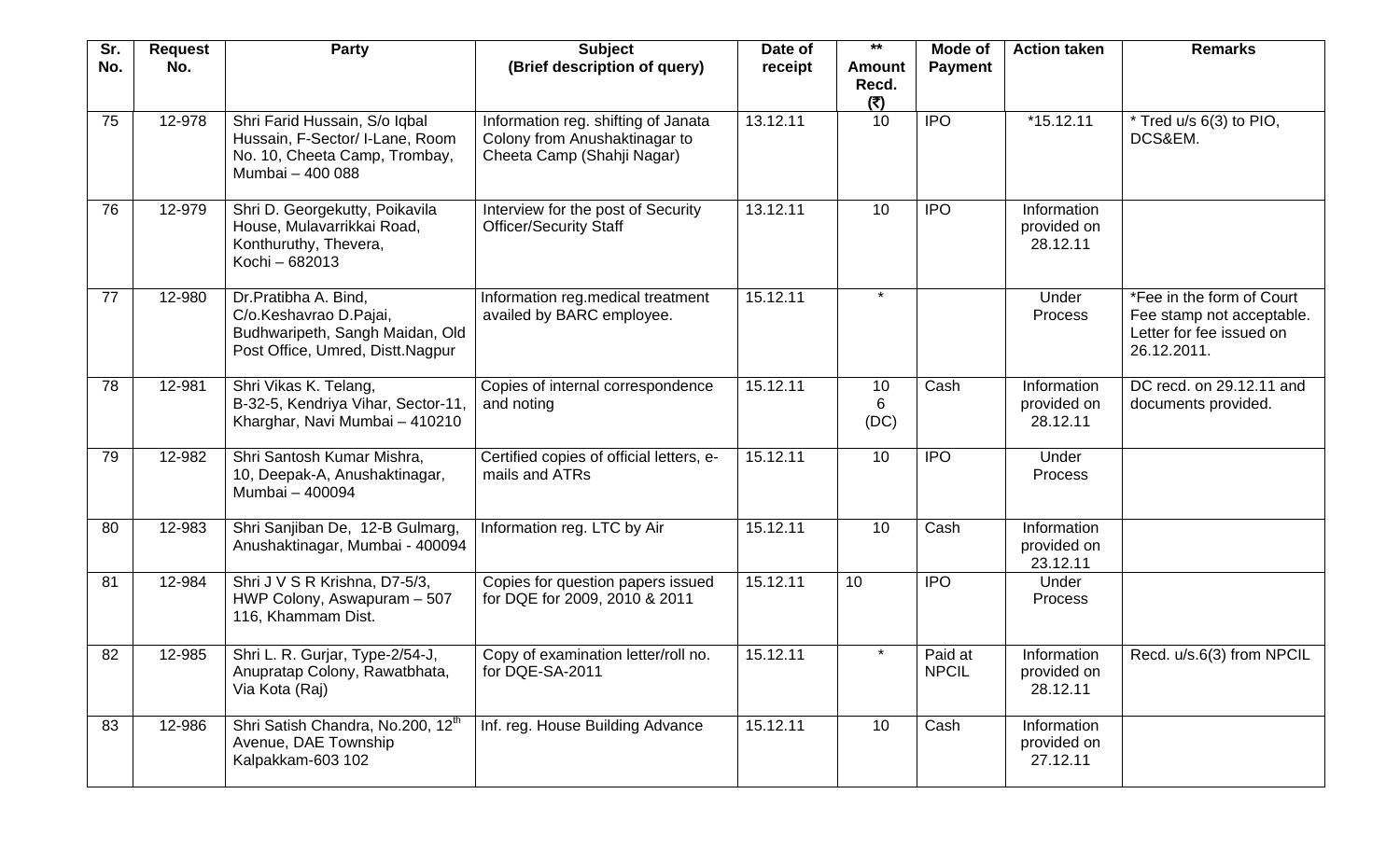| Sr.<br>No. | <b>Request</b><br>No. | Party                                                                                                                  | <b>Subject</b><br>(Brief description of query)                                          | Date of<br>receipt | $***$<br><b>Amount</b> | Mode of<br><b>Payment</b>  | <b>Action taken</b>                    | <b>Remarks</b>                           |
|------------|-----------------------|------------------------------------------------------------------------------------------------------------------------|-----------------------------------------------------------------------------------------|--------------------|------------------------|----------------------------|----------------------------------------|------------------------------------------|
|            |                       |                                                                                                                        |                                                                                         |                    | Recd.<br>(5)           |                            |                                        |                                          |
| 84         | 12-987                | Shri Tapan K.Mahapatra,<br>C/o.S.K.Bera, 11 No,<br>Panchanantala Byelane,<br>Po.Balgharia, Kolkata-700056.             | List of candidate appeared in DQE-<br>TO-2011 with qualification<br>B.Tech(IT/M.Sc.(IT) | 20.12.11           | 10                     | <b>IPO</b>                 | Information<br>provided on<br>28.12.11 |                                          |
| 85         | 12-988                | Shri Naresh Kumar, ASO,<br>BARC(Dhruva), Trombay,<br>Mumbai-85                                                         | Copies of ACRs                                                                          | 20.12.11           | 10                     | <b>IPO</b>                 | Under<br>Process                       |                                          |
| 86         | 12-989                | Shr Ramakant Choube,<br>3/37(1960), 3rd floor, Matunga<br>Labour Camp, Mumbai-400019.                                  | Land handed over to Jamatul<br>Muslimeen Jama Masjid Trust.                             | 21.12.11           | 10                     | Cash                       | *26.12.11                              | *Trad. U/s 6(3) to PIO,<br>DCS&EM        |
| 87         | 12-990                | Shri H. D. Wagh, Mech. Maint.,<br>CDM, BARC, Trombay,<br>Mumbai - 400 085                                              | Certified copies of ACRs/APAR from<br>the year 1990 to 2011.                            | 21.12.11           | 10                     | Cash                       | Under<br>Process                       |                                          |
| 88         | 12-991                | Shri Brajesh Rajpoot, R/o-5168,<br>Patel Nagar, Orai (Jalaun),<br>UP-285001                                            | Result of interview for the post of<br><b>Stipendiary Trainee Cat-II</b>                | 23.12.11           | 10                     | <b>IPO</b>                 | Under<br>Process                       |                                          |
| 89         | 12-992                | Shri Gourisankar Samal, C/o Amit<br>Kumar Mohanty, Qr. No. - 2RA-<br>12, Road-5, Unit-9, Bhubaneswar,<br>Odisha-751022 | Result of selection for OCES/DGFS<br>2011                                               | 23.12.11           | 10                     | <b>IPO</b>                 | Under<br>Process                       |                                          |
| 90         | 12-993                | Shri Santosh Kumar Mishra, 10,<br>Deepak-A, Anushaktinagar,<br>Mumbai - 94                                             | Certified copies of documents and<br><b>ATRs</b>                                        | 23.12.11           | 10                     | <b>IPO</b>                 | Under<br>Process                       |                                          |
| 91         | 12-994                | Smt Dhanya Rajendran, Bureau<br>Chief (south), Times Now, 40/1, M<br>G Road, Bangalore - 560 001                       | Findings & recommendations of<br><b>Safety Review Committees</b>                        | 27.12.11           | $\star$                | Paid at<br>PMO's<br>office | *30.12.11                              | *Trad. $u/s$ 6(3) to PIO,<br><b>AERB</b> |
| 92         | 12-995                | Shri J V S R Krishna, D7-5/3,<br>HWP Colony, Aswapuram - 507<br>116, Khammam Dist.                                     | Copies of the orders issued by<br>TC/TSC                                                | 30.12.11           | $10/-$                 | <b>IPO</b>                 | <b>Under</b><br>Process                |                                          |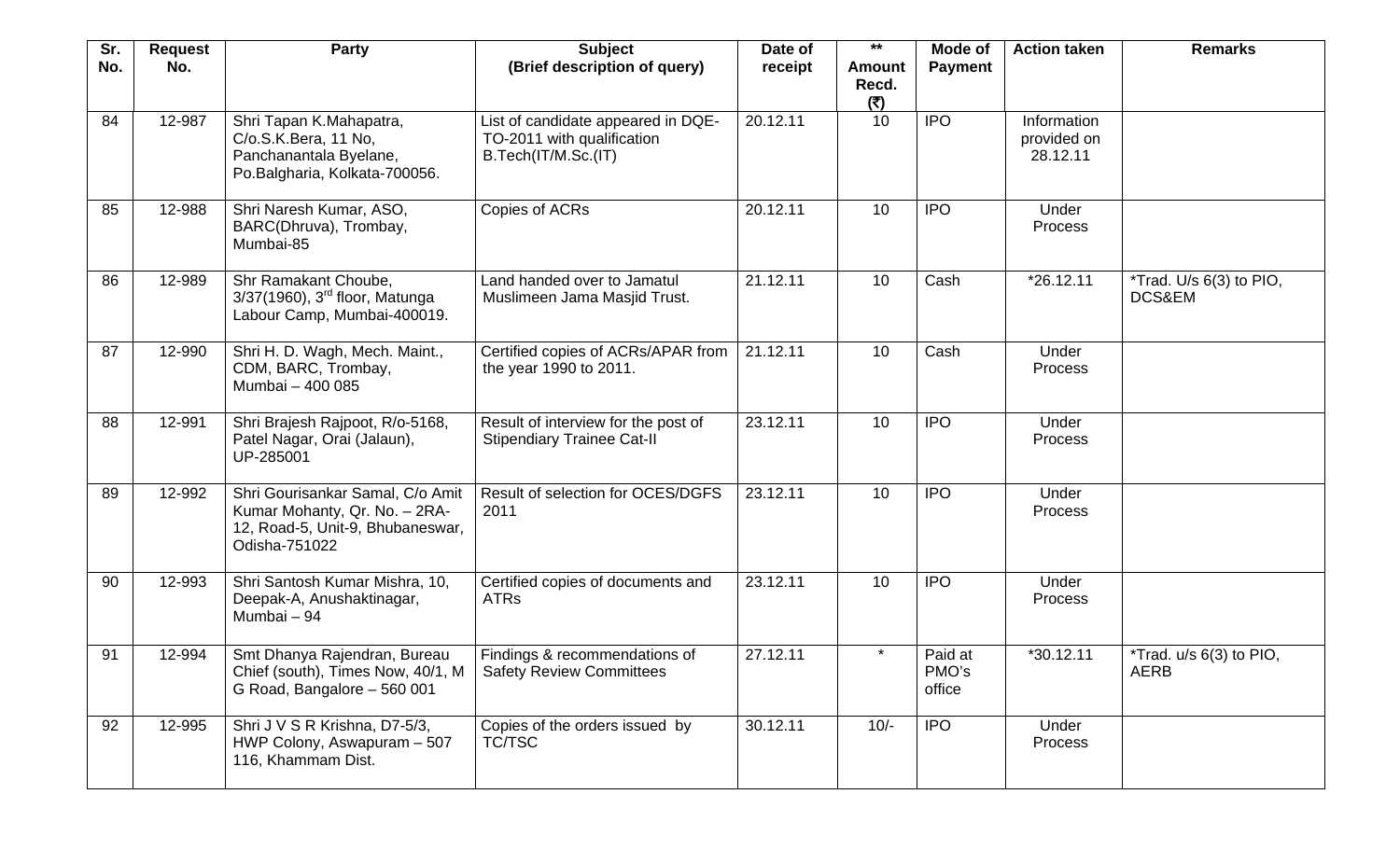| Sr.<br>No. | <b>Request</b><br>No. | Party                                                                                                              | <b>Subject</b><br>(Brief description of query)       | Date of<br>receipt | $***$<br>Amount<br>Recd.<br>(5) | Mode of<br><b>Payment</b> | <b>Action taken</b> | <b>Remarks</b> |
|------------|-----------------------|--------------------------------------------------------------------------------------------------------------------|------------------------------------------------------|--------------------|---------------------------------|---------------------------|---------------------|----------------|
| 93         | 12-996                | Ms.JVV Durga, Door No. 23,<br>Krishna Street, HWP(M) Colony,<br>Aswapuram (District), Andhra<br>Pradesh $-507$ 116 | Details of the employees appeared<br>for DQE-SA-2009 | 30.12.11           | 10                              | <b>IPO</b>                | Under<br>Process    |                |
| 94         | 12-997                | Shri G R Ursal,<br>SO/E, TT&CD, BARC                                                                               | Certified copy of investigation report               | 30.12.11           | 10                              | Cash                      | Under<br>Process    |                |

**\*\*** Amount received includes application fee and documentation charges.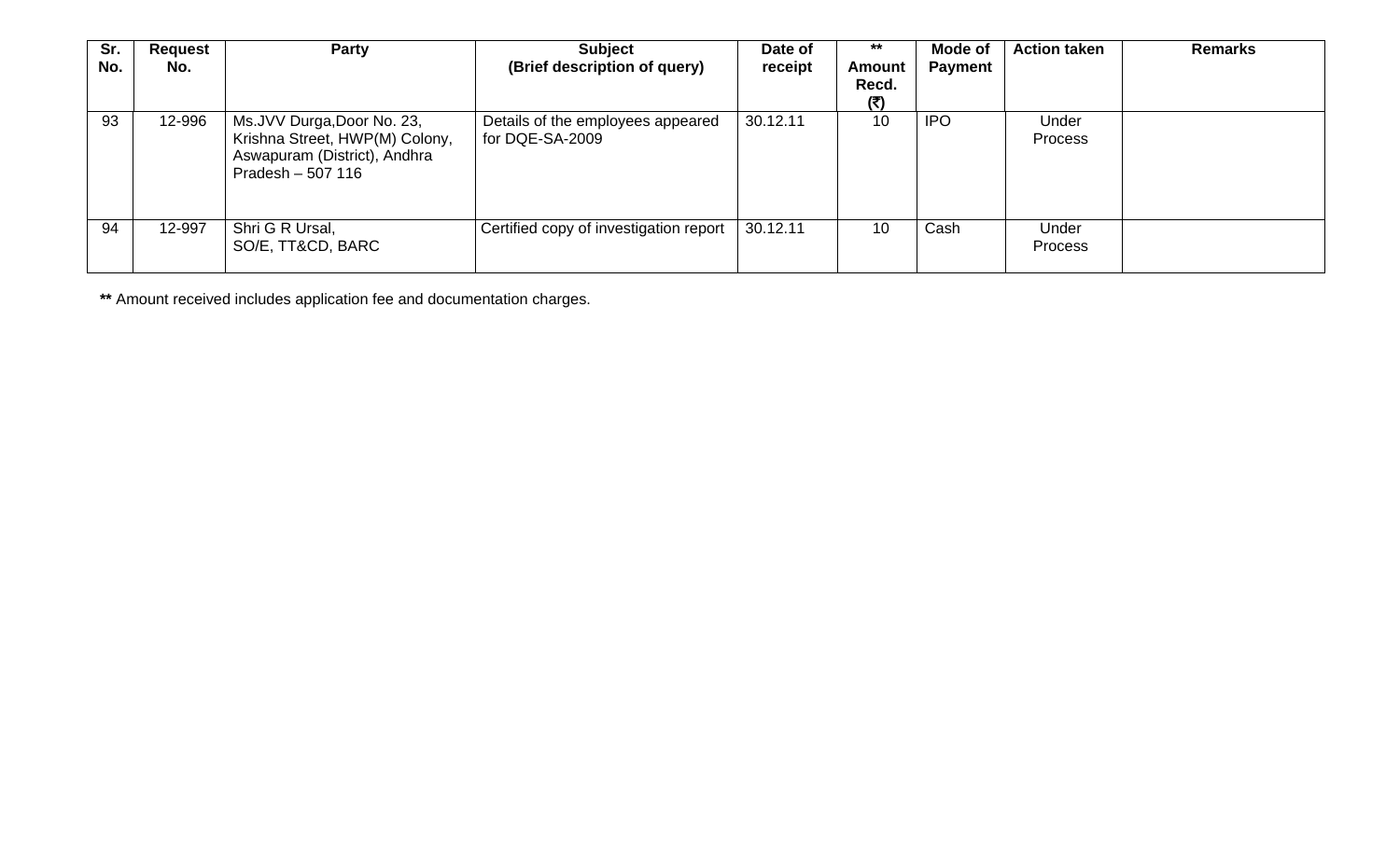## **FIRST APPEAL**

| Sr.<br>No.     | <b>Request</b><br>No. | <b>Party</b>                                                                                                         | <b>Subject</b><br>(Brief description of query)                                             | Date of<br>receipt | <b>Action taken</b>                          | <b>Disposal of Appeal</b>                                         | <b>Remarks</b> |
|----------------|-----------------------|----------------------------------------------------------------------------------------------------------------------|--------------------------------------------------------------------------------------------|--------------------|----------------------------------------------|-------------------------------------------------------------------|----------------|
|                | 07-862                | Shri Akash M. Saraf, CDM,<br>BARC, Trombay, Mumbai - 85                                                              | Information regarding TO, SO & SA<br>in BARC                                               | 26.7.11            | Information<br>provided on<br>26.08.11       | First Appeal received on<br>12.09.11. Disposed of on<br>11.10.11. |                |
| 2              | 07-863                | Shri Akash M. Saraf, CDM,<br>BARC, Trombay, Mumbai - 85                                                              | Information regarding TC&TSC in<br><b>BARC &amp; its decisions</b>                         | 26.7.11            | Information<br>provided on<br>26.08.11       | First Appeal received on<br>12.09.11. Disposed of on<br>11.10.11  |                |
| 3              | 06-842                | Shri Devidas P. Chikane, Bdlg.1,<br>Room 17, Ganesh Apartment,<br>Chitranjandas Road,<br>Dombivali(E), Thane-421 201 | Details of officials selected in I.I.T. &<br>sponsored for P.G. Programme.                 | 27.6.11            | <b>Information</b><br>provided on<br>24.8.11 | First Appeal received on<br>27.09.11. Disposed of on<br>21.10.11. |                |
| Δ              | 08-885                | Shri Bijendra Kumar Jain, Post<br>Box No.27249, Head Post Office,<br>Chembur, Mumbai-400071.                         | Copy of pay slip of BARC employee.                                                         | 25.8.11            | Information<br>provided on<br>12.9.11        | First Appeal received on<br>27.09.11. Disposed of on<br>04.11.11. |                |
| 5              | 09-895                | Shri Y.C. Turbhekar, Trombay<br>Wadi, Gaothan(Upper Trombay),<br>Turbhekar House, Custom Road,<br>Mumbai-400088.     | Relaxation of age limit for SC/ST<br>candidates.                                           | 12.9.11            | Information<br>provided on<br>27.9.11        | First Appeal received on<br>11.10.11. Disposed of on<br>21.10.11  |                |
| 6              | 08-867                | Shri Narendra Kumar,<br>O-58, Chanakya Place, Part-II,<br>Janak Puri, Nr Dalbir Cycle Shop,<br>New Delhi - 110 058.  | Details of intimation regarding<br>purchase of flat by Shri Praveen K.<br>Singh SO/D, BARC | 1.8.11             | Information<br>provided on<br>17.08.11       | First Appeal received on<br>14.10.11. Disposed of on<br>25.10.11. |                |
| $\overline{7}$ | 09-891                | Shri Dipankar Bagchi, E-6/4, Milan<br>Pally, Kururia Danga, P. O. Amrai,<br>Durgapur $-713203$                       | Information about eldest brother Shri<br>D. Bagchi, Ex-SO                                  | 08.9.11            | Information<br>provided on<br>29.9.11        | First Appeal received on<br>24.10.11. Disposed of on<br>29.11.11. |                |
| 8              | 09-893                | Shri Rajiv Patel, Room No.120/04,<br>BARC Colony, Tarapur-401 504.                                                   | <b>Promotion for Cat.II Trainee</b>                                                        | 12.9.11            | Information<br>provided on<br>26.9.11        | First Appeal received on<br>07.10.11. Disposed of on<br>21.10.11. |                |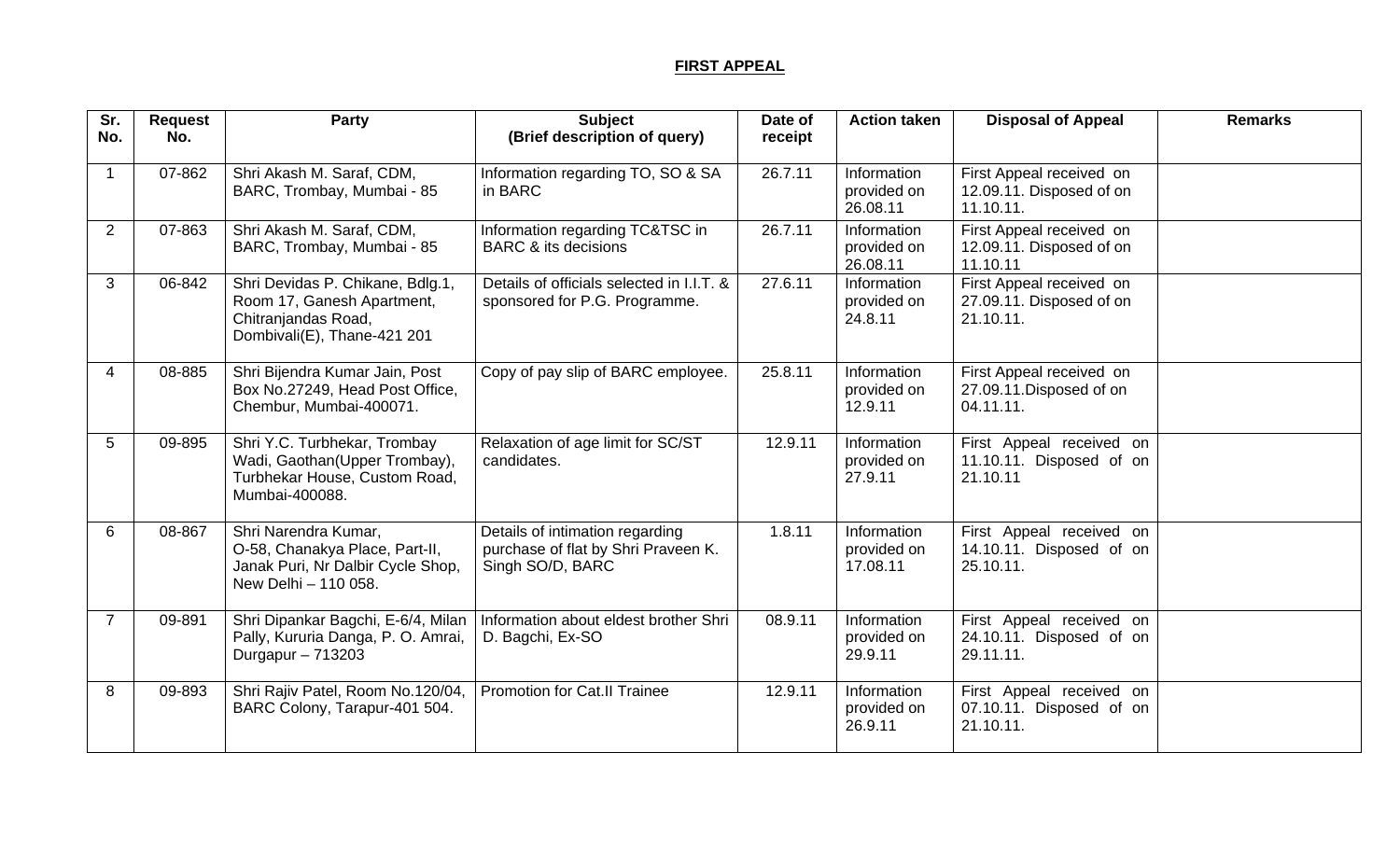| Sr.<br>No. | <b>Request</b><br>No. | Party                                                                                                                                                         | <b>Subject</b><br>(Brief description of query)                                                 | Date of<br>receipt | <b>Action taken</b>                    | <b>Disposal of Appeal</b>                                                    | <b>Remarks</b> |
|------------|-----------------------|---------------------------------------------------------------------------------------------------------------------------------------------------------------|------------------------------------------------------------------------------------------------|--------------------|----------------------------------------|------------------------------------------------------------------------------|----------------|
| 9          | 09-913                | Shri Akash Saraf, CDM, BARC,<br>Trombay, Mumbai-400085.                                                                                                       | Names of candidates considered for<br>promotion on gcquiring higher<br>qualifications.         | 229.11             | Information<br>provided on<br>19.10.11 | First Appeal received on<br>02.11.11. Disposed of on<br>07.12.11.            |                |
| 10         | 09-914                | Shri Bijendra Kumar Jain, Post<br>Box No.27249, Head Post Office,<br>Chembur, Mumbai-400071.                                                                  | Copy of rent receipt and details of<br>immovable property submitted by<br><b>BARC</b> employee | 22.09.11           | Information<br>provided on<br>29.9.11  | First Appeal received on<br>31.10.11. Disposed of on<br>01.12.11.            |                |
| 11         | $09-920(2)$           | Shri Bijendra Kumar Jain, Post<br>Box No.27249, Head Post Office,<br>Chembur, Mumbai-400071                                                                   | Details of residential address of<br><b>BARC</b> employee                                      | 29.09.11           | Information<br>provided on<br>10.10.11 | First Appeal received on<br>25.11.11. Disposed of on<br>05.12.11.            |                |
| 12         | 10-922                | Shri Santhosh Kumar Mishra, 10,<br>Deepak-A, Anushaktinagar,<br>Mumbai - 400 094.                                                                             | Certified copies of documents                                                                  | 04.10.11           | Information<br>provided on<br>30.11.11 | First Appeal received on<br>23.11.11. Disposed of on<br>13.12.11.            |                |
|            | 10-922                | Shri Santhosh Kumar Mishra, 10,<br>Deepak-A, Anushaktinagar,<br>Mumbai - 400 094.                                                                             | Certified copies of documents                                                                  | 04.10.11           | Information<br>provided on<br>30.11.11 | <b>Supplementary 1st Appeal</b><br>received on 13.12.11 is<br>under process. |                |
| 13         | 11-927                | Shri B.B. Naik, Gen.Secretary,<br>DAE SC/ST Employees Welfare<br>Association, B-30, HWP Colony,<br>Bhabha Nagar, Rawatbhata, Via.<br>Kota, Rajasthan-323 307. | Details of candidates appeared in<br>DQE-2011.                                                 | 12.10.11           | Information<br>provided on<br>14.11.11 | First Appeal received on<br>28.11.11. Disposed of on<br>22.12.11.            |                |
| 14         | 10-941                | Shri Tapan Das, S/O: Sh. Amulya<br>Das, Mouza: Janabar, G. P.: No.7<br>Haripur, P.S: Belda, Block: Datan<br>No: II, Dist: Midnapur (West),<br>Pin: 721443.    | <b>Elligibility for RT-Level-I-Course</b>                                                      | 20.10.11           | Information<br>provided on<br>21.11.11 | First Appeal received on<br>19.12.11 is under process.                       |                |
| 15         | 11-946                | Shri R.D. Bairagi, T2/26-B,<br>Anukiran Colony, PO-<br>Bhabhanagar, Rawatbhata, Via-<br>Kota(Rajasthan)-323 307                                               | Recruitment norms for SA(Librarian)<br>in DAE                                                  | 01.11.11           | Information<br>provided on<br>23.11.11 | First Appeal received on<br>27.12.11 is under process.                       |                |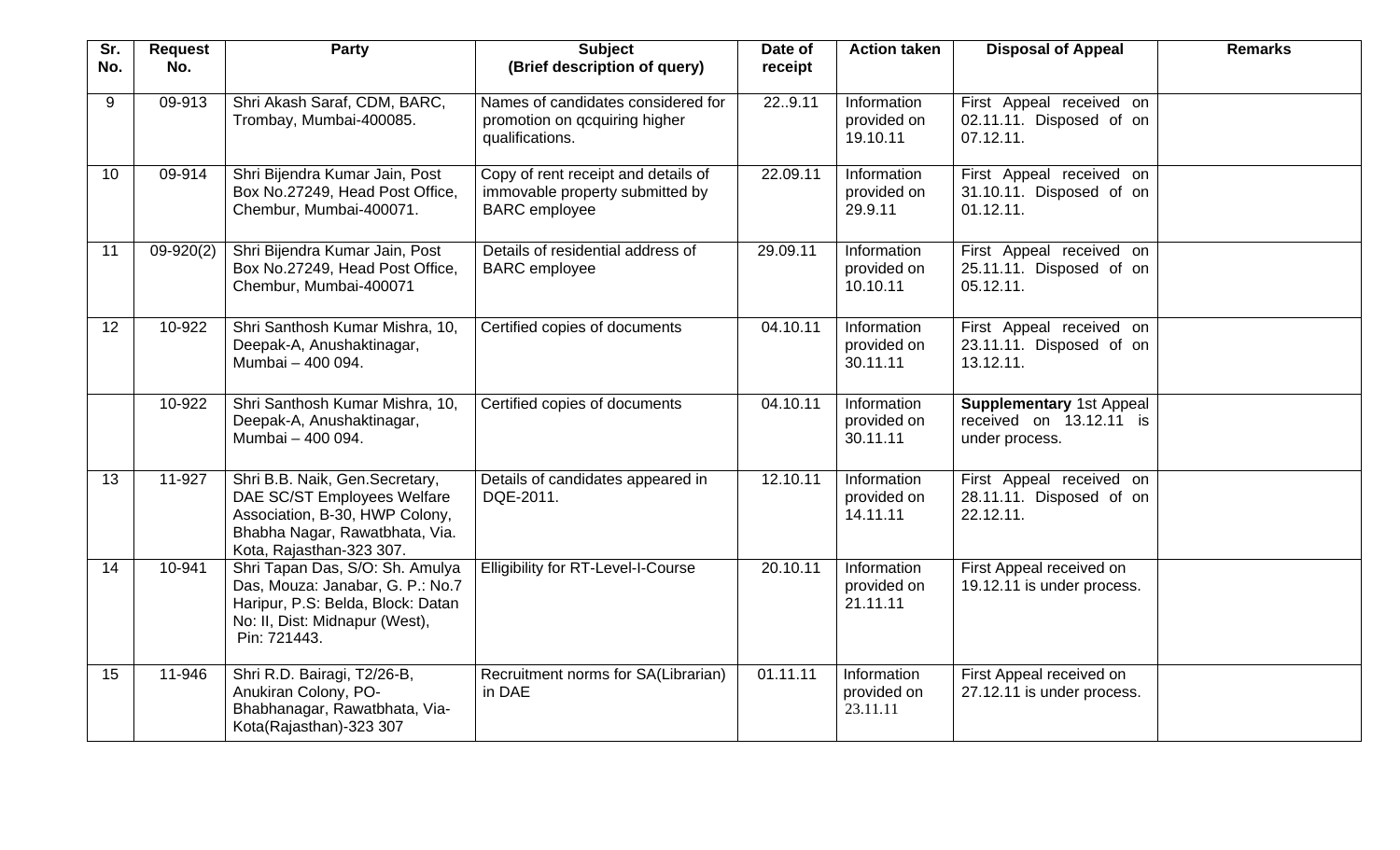| Sr.<br>No. | <b>Request</b><br>No. | Party                                                                                                                     | <b>Subject</b><br>(Brief description of query)                  | Date of<br>receipt | <b>Action taken</b>                    | <b>Disposal of Appeal</b>                                         | <b>Remarks</b> |
|------------|-----------------------|---------------------------------------------------------------------------------------------------------------------------|-----------------------------------------------------------------|--------------------|----------------------------------------|-------------------------------------------------------------------|----------------|
| 16         | 11-948                | Shr Naresh Kumar, ASO, Security<br>Section(Dhruva), BARC                                                                  | Inf. on service matters.                                        | 01.11.11           | Information<br>provided on<br>22.11.11 | First Appeal received on<br>27.12.11 is under process.            |                |
| 17         | 11-950                | Shri Sandeep Tripathi, C/o.IHBT,<br>CSIR, Palampur, H.P.-176 061.                                                         | Details of recruitment in BARC                                  | 02.11.11           | Information<br>provided on<br>25.11.11 | First Appeal received on<br>29.12.11 is under process.            |                |
| 18         | 11-951                | Shri Tiku Ram Gahlot, VPO-<br>Niyara, Distt. & Tal. Hissar,<br>Haryana-125001.                                            | <b>Qualification for RSO</b>                                    | 03.11.11           | Information<br>provided on<br>02.12.11 | First Appeal received on<br>20.12.11 is under process.            |                |
| 19         | 11-956                | Shri Sandeep J. Sable, R-10,<br>Matruchhaya Society, Chaitanya<br>Nagar, Opp. IIT Market Gate,<br>Powai, Mumbai - 400 076 | Question papers for Civil<br>Engineering post for last 15 years | 16.11.11           | Information<br>provided on<br>19.12.11 | First Appeal received on<br>28.12.11 is under process.            |                |
| 20         | 11-958                | Shri Vikas K. Telang,<br>SO/F, RED, BARC, Mumbai                                                                          | List of officers promoted to SO/G<br>during 2011                | 22.11.11           | Information<br>provided on<br>05.12.11 | First Appeal received on<br>09.12.11. Disposed of on<br>23.12.11. |                |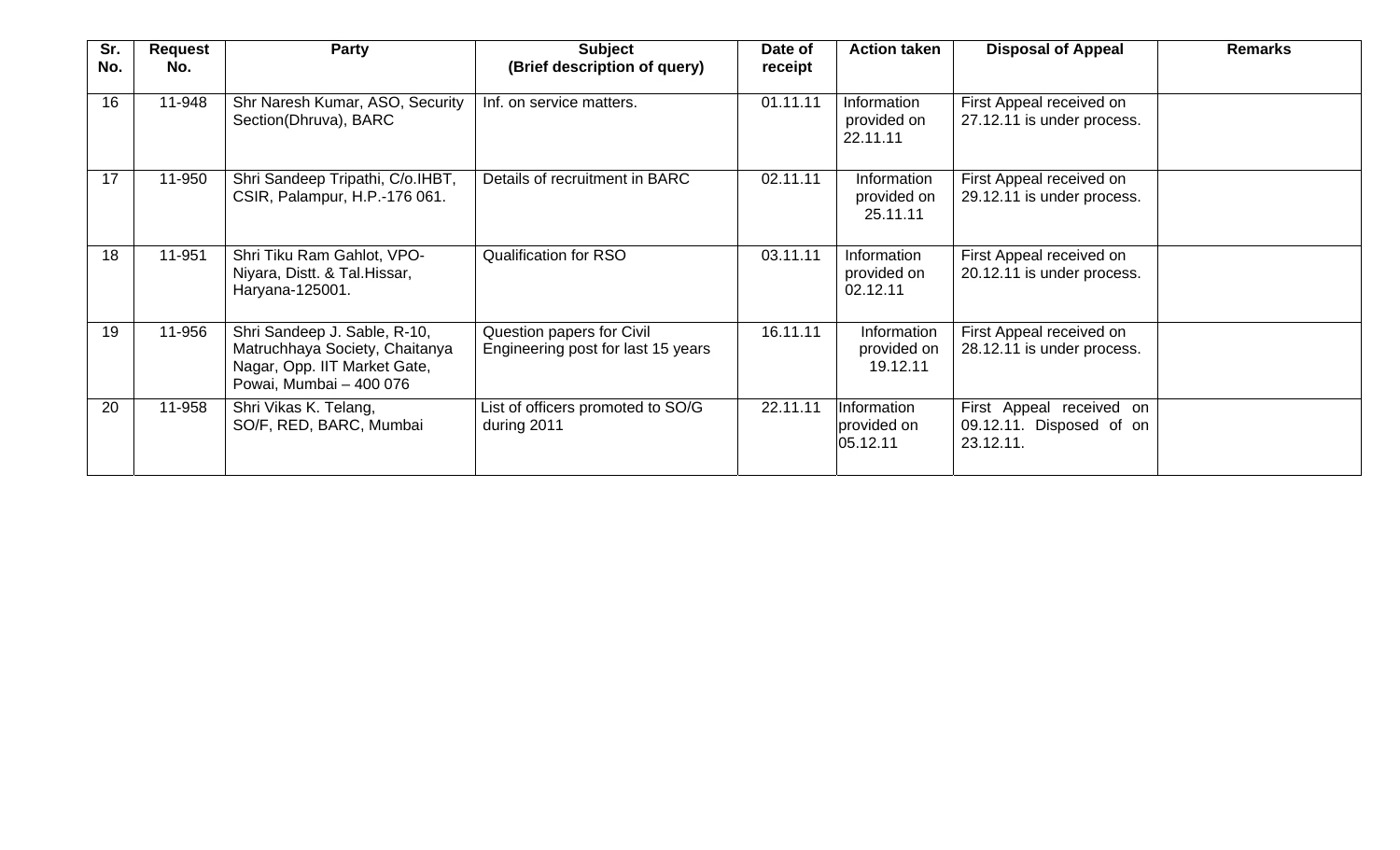## **SECOND APPEAL**

| Sr.<br>No.     | <b>Request</b><br>No. | Party                                                                                                | <b>Subject</b><br>(Brief description of query)                                                                                      | Date of<br>receipt | <b>Action taken</b>                    | <b>Disposal of Appeal</b>                                           | <b>Remarks</b>                                       |
|----------------|-----------------------|------------------------------------------------------------------------------------------------------|-------------------------------------------------------------------------------------------------------------------------------------|--------------------|----------------------------------------|---------------------------------------------------------------------|------------------------------------------------------|
|                |                       |                                                                                                      |                                                                                                                                     |                    |                                        |                                                                     |                                                      |
|                | 2010-12-<br>682       | Shri D. Dutta,<br>SO/D, LEHIPA Proj.<br>P.G., BARC, Trombay,<br>Mumbai - 400 085.                    | A copy of assessment officer review<br>following communication to Director,<br>Physics Group.                                       | 2.12.10            | Information<br>provided on<br>03.2.11  | $2^{nd}$ Appeal to CIC – V.C. on<br>13.10.11 attended.              | CIC direction complied on<br>19.10.11                |
| 2              | 2010-12-<br>689       | Shri D. Dutta,<br>SO/D, LEHIPA Proj.<br>P.G., BARC, Trombay,<br>Mumbai - 400 085.                    | Copies of ACRs pertaining to other<br>employees                                                                                     | 09.12.10           | Information<br>provided on<br>23.12.10 | $2^{nd}$ Appeal to CIC – V.C. on<br>20.10.11 attended.              | CIC decision complied on<br>05.12.11 (P) & 21.12.11. |
| 3              | 2011-02-<br>727       | Shri Debashish Dutta, SO/D,<br>LEHIPA Proj/PG, Van-de-graff<br>Bldg, BARC, Trombay, Mumbai           | NOC for transfer                                                                                                                    | 03.02.11           | Information<br>provided on<br>22.2.11  | $2^{nd}$ Appeal to CIC – V.C. on<br>13.10.11 attended               | CIC decision received.<br>No action                  |
| 4              | $2011 - 02$<br>741    | Shri D. Dutta, SO/D, LEHIPA<br>Proj./PG, Van-de-graff, BARC,<br>Trombay, Mumbai-85                   | $\overline{\mathbf{g}}$<br>of<br>Date<br>opening,<br>purpose<br>continuation of file opened<br>in<br>Psychiatrit OPD, BARC Hospital | 11.02.11           | Information<br>provided on<br>09.03.11 | $2^{nd}$ Appeal to CIC – V.C. on<br>13.10.11 attended               | CIC decision received.<br>No action                  |
| 5              | 2010-05-<br>532       | Shri G. Srinivasan, 55,<br>Alakananda, A. Nagar, Mumbai-94 file in BARC Hospital                     | Copie of ACRs & documents in CHSS 29.04.10                                                                                          |                    | Information<br>provided on<br>28.05.10 | $2^{nd}$ Appeal to $\overline{CIC} - V.C.$ on<br>14.11.11 attended. | CIC decision received and<br>complied on 29.11.11.   |
| 6              | $2011 - 01 -$<br>706  | Smt. Suruchi Sharma,<br>Vatsalya, 19, Cantonment Colony,<br>Dr. Ambedkar Ngr, MHOW (M.P)-<br>453 441 | of<br>Syllabus/copies<br>previous<br>papers/percentage of mark of Addn.<br>qualifying exam                                          | 10.01.11           | Information<br>provided on<br>15.3.11  | $2^{nd}$ Appeal to CIC – V.C. on<br>15.11.11 attended               | CIC decision received and<br>complied on 05.12.11.   |
| $\overline{7}$ | 2011-03-<br>759       | Shri N. M. Gandhi, RB&HSD,<br>BMG, BARC                                                              | Particulars of Officers who had been<br>abroad for postdoctoral research<br>while on EOL                                            | 10.3.11            | Information<br>provided on<br>28.3.11  | $2^{nd}$ Appeal to CIC – V.C. on<br>16.11.11 attended               | CIC decision received and<br>complied on 05.12.11.   |
| 8              | 2011-03-<br>774       | Shri Akash Saraf, CDM, BARC,<br>Trombay, Mumbai - 400 085.                                           | Promotion on acquiring higher<br>qualifications                                                                                     | 24.03.11           | Information<br>provided on<br>18.05.11 | $2^{nd}$ Appeal to CIC – V.C. on<br>16.11.11 attended               | CIC decision received and<br>complied on 02.12.11.   |